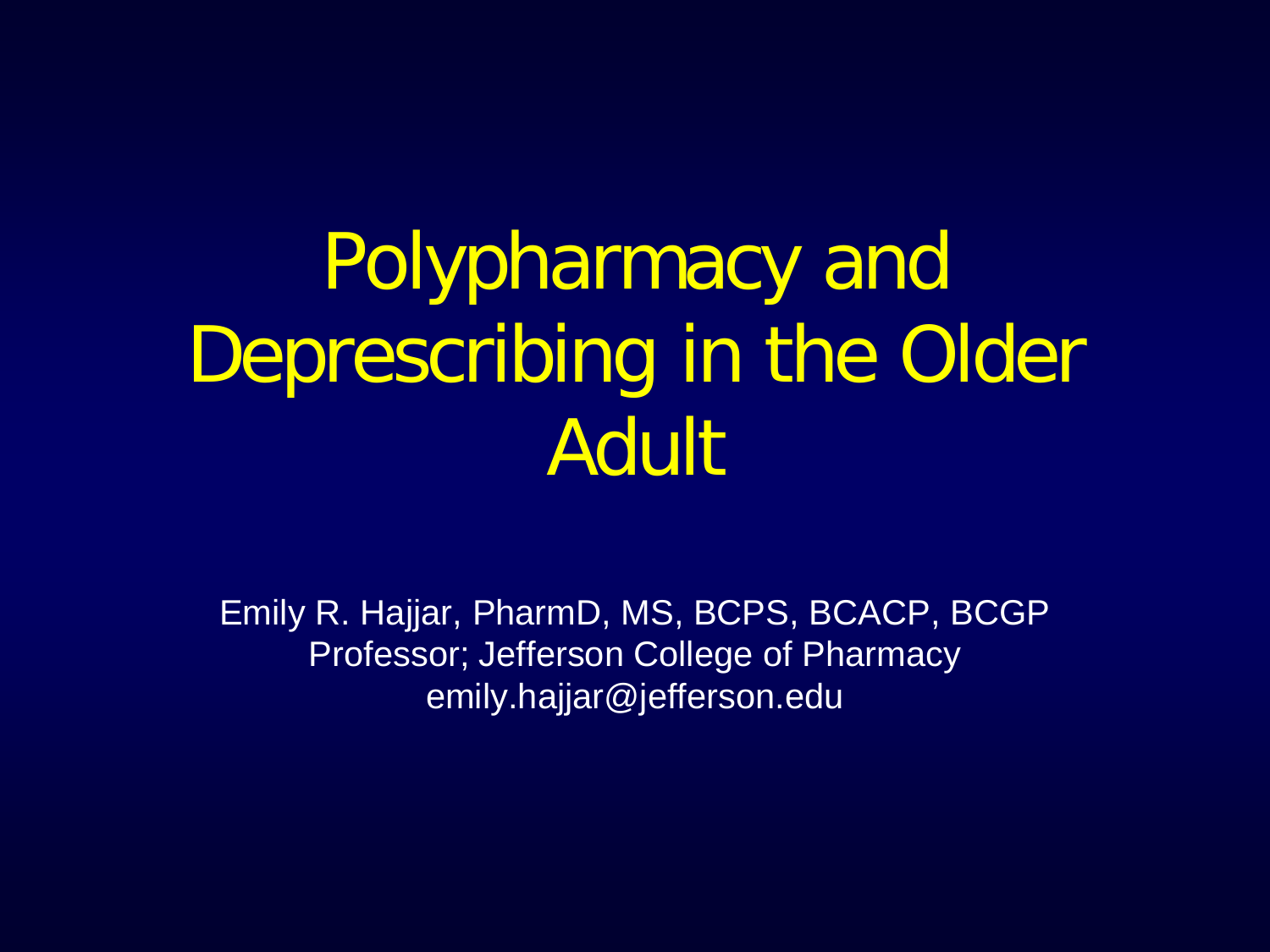### **Objectives**

- By the end of this session, the learner should be able to
	- Discuss the definitions of polypharmacy
	- Describe the prevalence polypharmacy an older adult and the associated consequences
	- Identify deprescribing strategies in older adults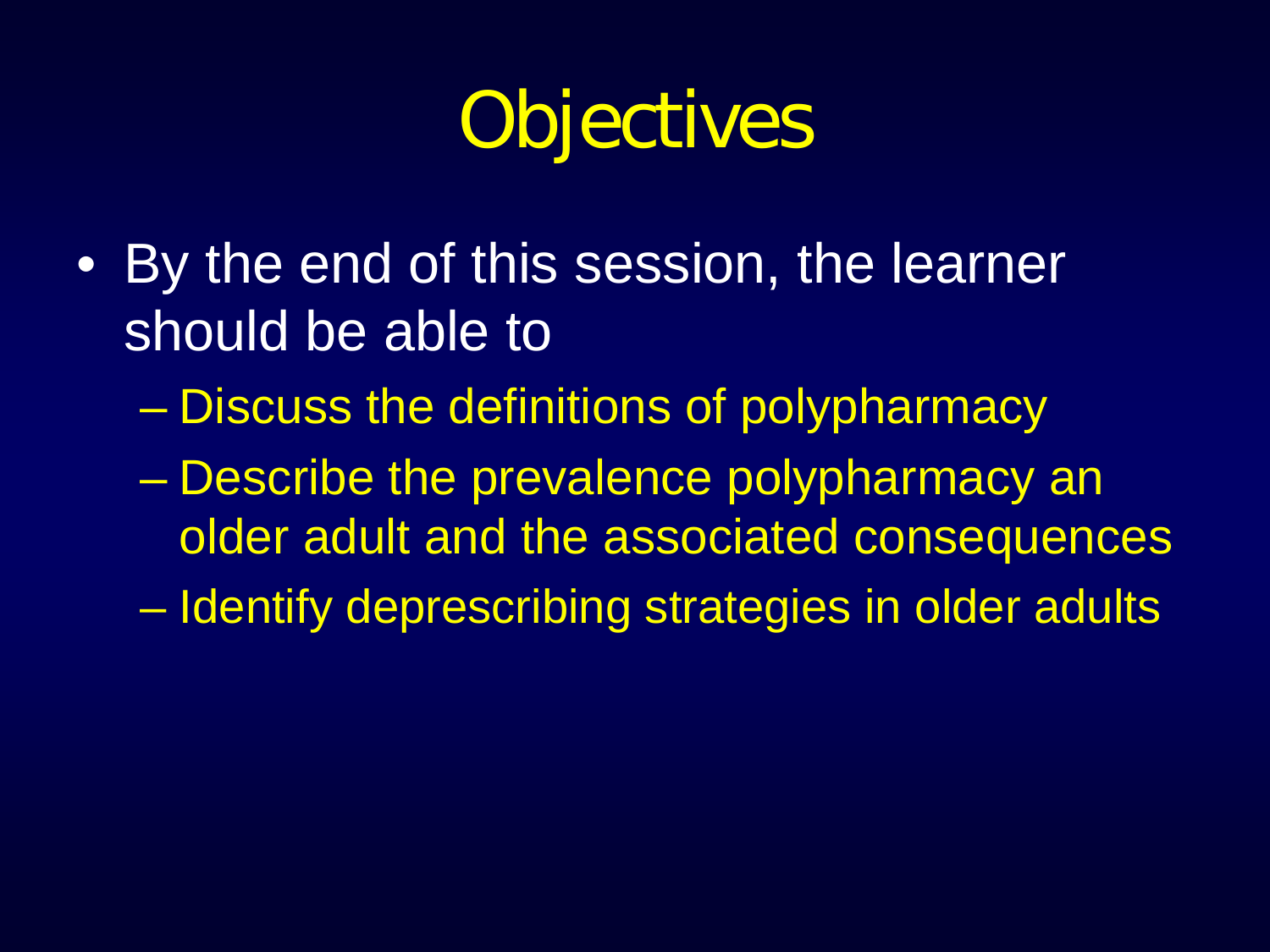# Polypharmacy?

- 80 yo male with
	- HTN
	- PAD
	- Hyperlipidemia
	- Depression
	- DM
	- Peripheral neuropathy
	- COPD
	- Vit D deficiency
- Meds:
	- Lisinopril 20mg PO daily
	- HCTZ 25mg PO daily
	- Rosuvastatin 5mg PO daily
	- Sertraline 100mg PO daily
	- Pantoprazole 40mg PO daily
	- Tiotropium 2 inhalations PO daily
	- ASA 81mg PO daily
	- Gabapentin 300mg PO TID
	- Insulin glargine 45 units subcut daily
	- Metformin 1000mg PO BID
	- Ergocalciferol 50,000 units PO Q week X 8 doses
	- Vitamin C 1000mg PO daily
	- MVI PO daily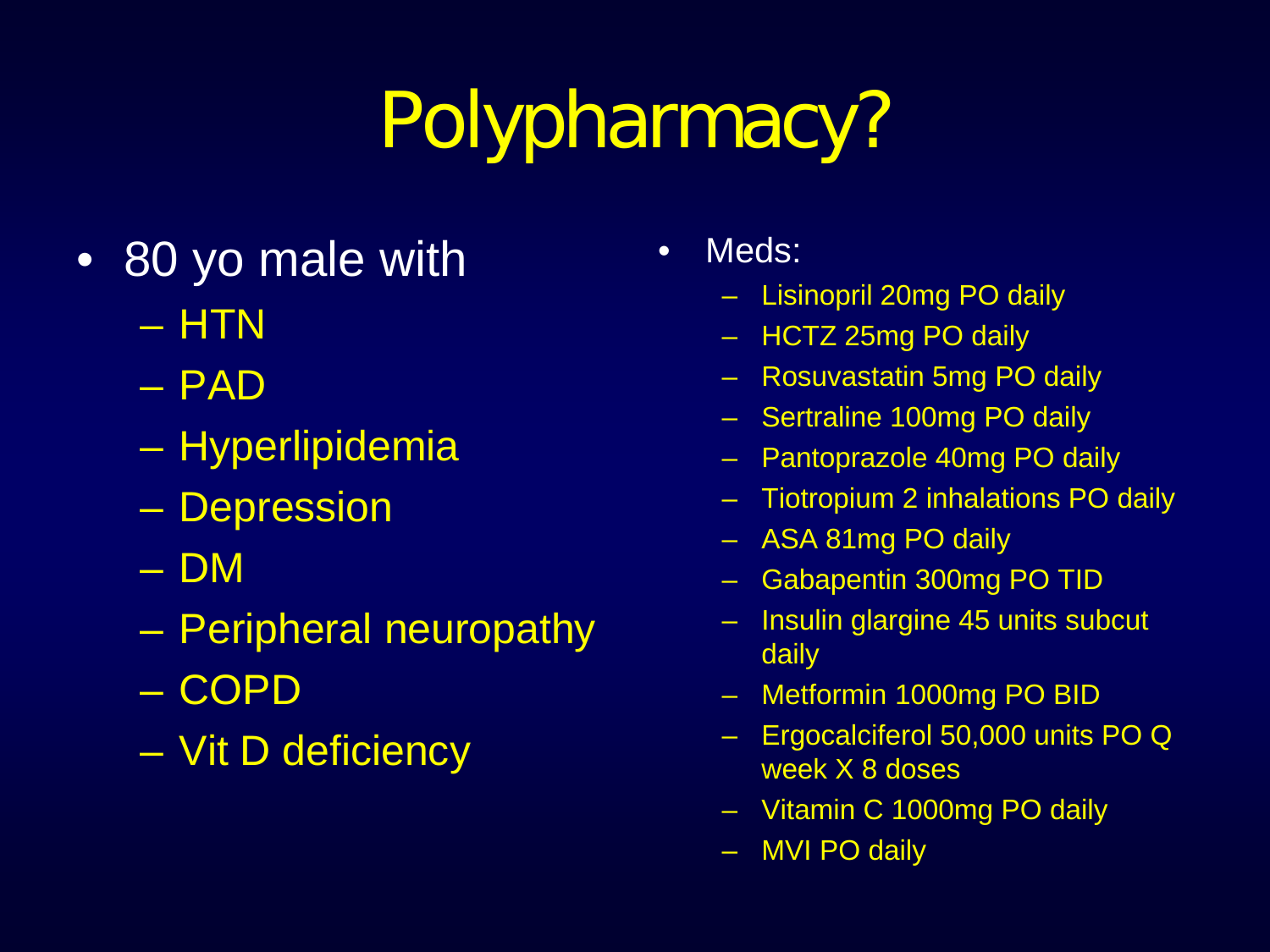#### Most Common Definition

#### • Multiple medications

- Polypharmacy
	- Cut points range from 2-11
	- Most common 5 or 9
	- ≥10: excessive polypharmacy
- Positives
	- Easy to implement
		- Used in 80% of the literature
- Negatives
	- Result of multi-morbidity and clinical practice guidelines
	- Appropriateness of medications is not taken into consideration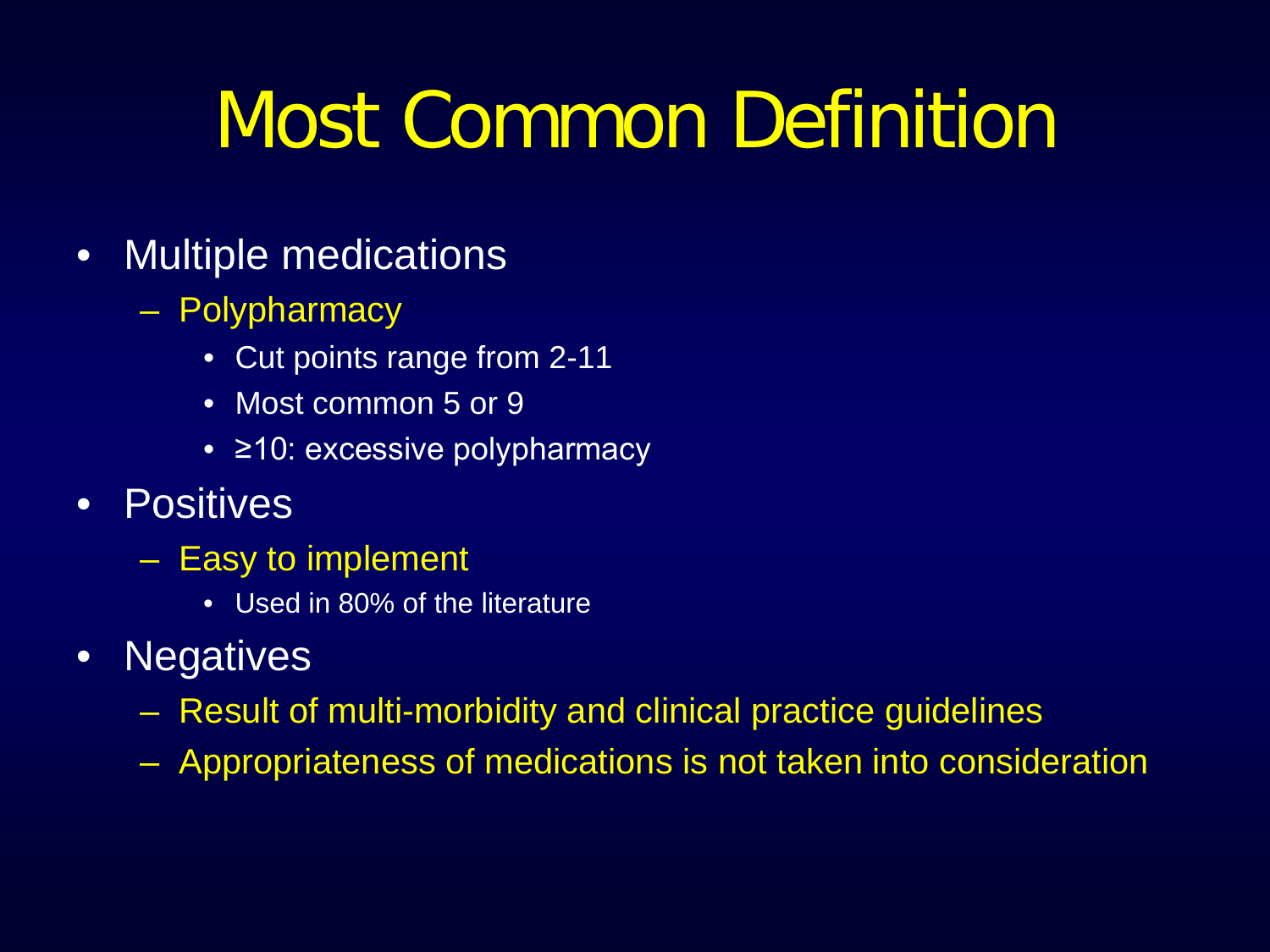#### Alternative Definition

- Unnecessary medication
	- Lack of indication
	- Lack of efficacy
	- Therapeutic duplication
- Positives
	- Takes multi-morbidity and medication appropriateness into account
- Negatives
	- Necessitates clinical review
	- Harder to use for research or metrics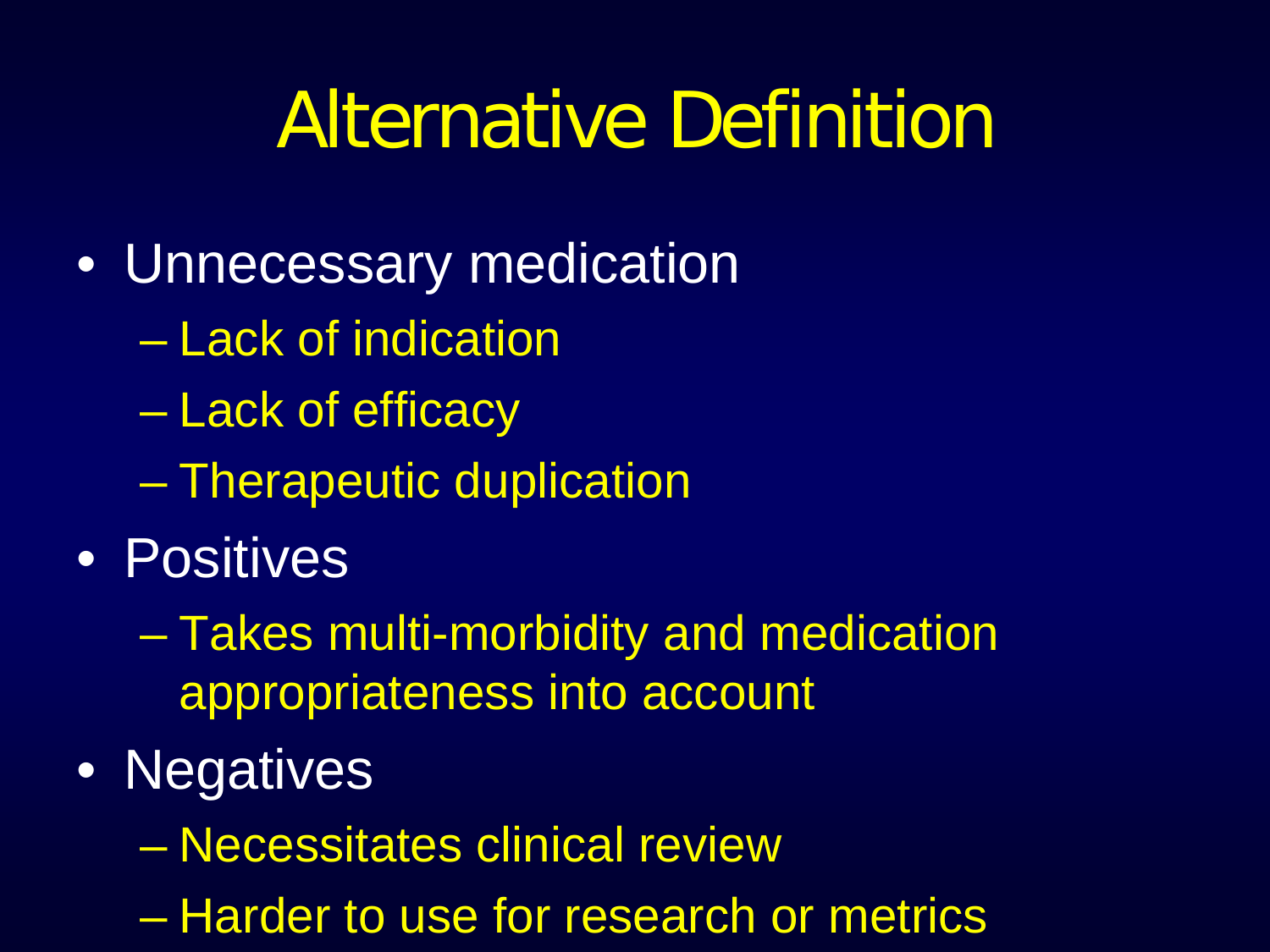## So How Common is Polypharmacy?

• Common!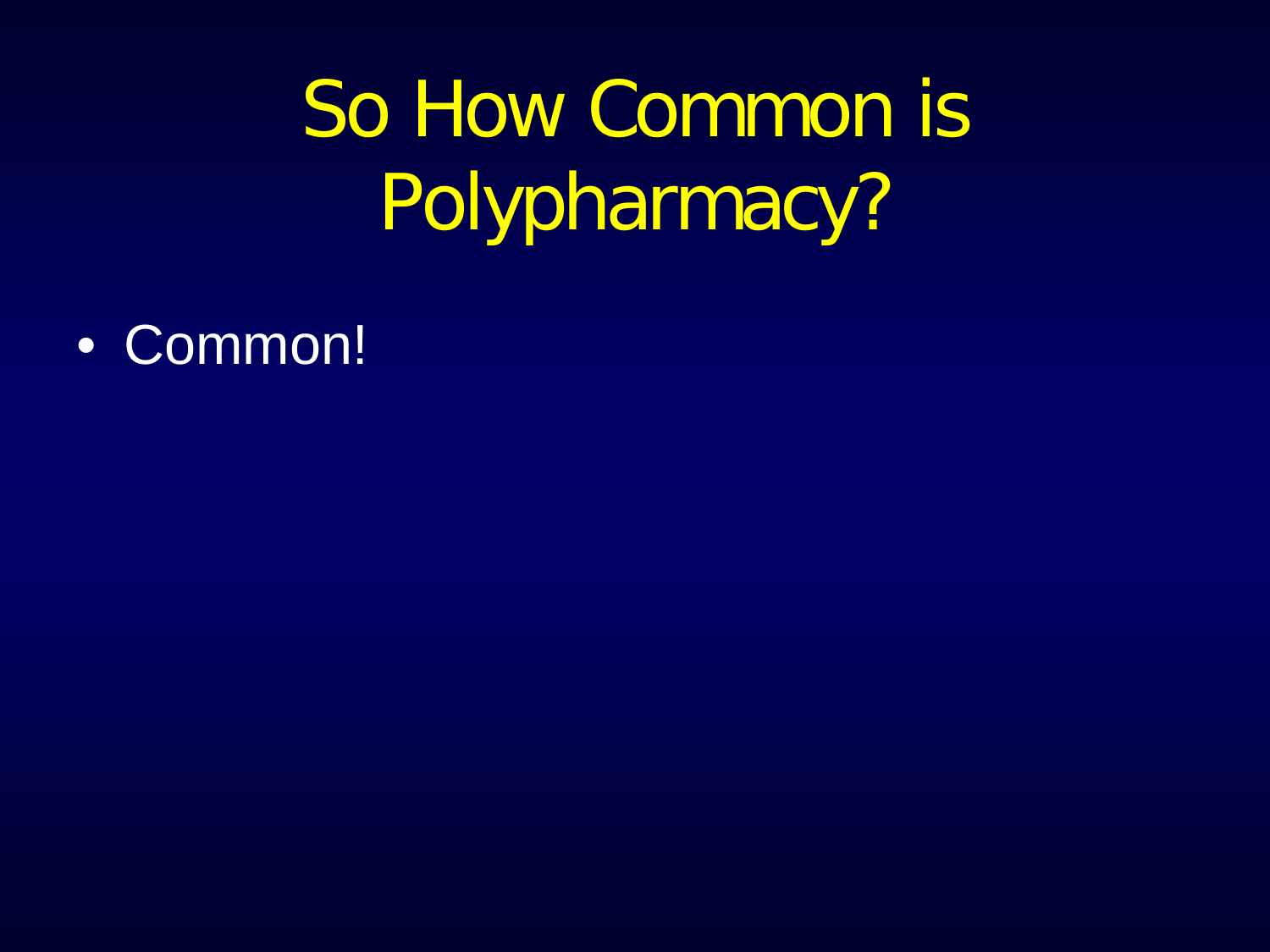• Design: Cross-sectional analysis of the National Health & Nutrition Examination Survey (1988–2010)

|                                       | 1988-1991      | 2009-2010      |
|---------------------------------------|----------------|----------------|
| Average no. of meds                   | $\overline{2}$ | $\overline{4}$ |
| $\geq$ 5 meds                         | 12.8%          | 39%            |
| CV meds                               | 41.5%          | 52.4%          |
| Antidepressant meds                   | 3.2%           | 16.5%          |
| <b>PPIS</b>                           | 0.09%          | 18.8%          |
| Thyroid meds                          | 6.5%           | 16.5%          |
| <b>Potentially Inappropriate Meds</b> | 15.1%          | 22.5%          |

Charlesworth CJ, et al. *J Gerontolog A Biol Sci Med Sci*. 2015;70:989-95.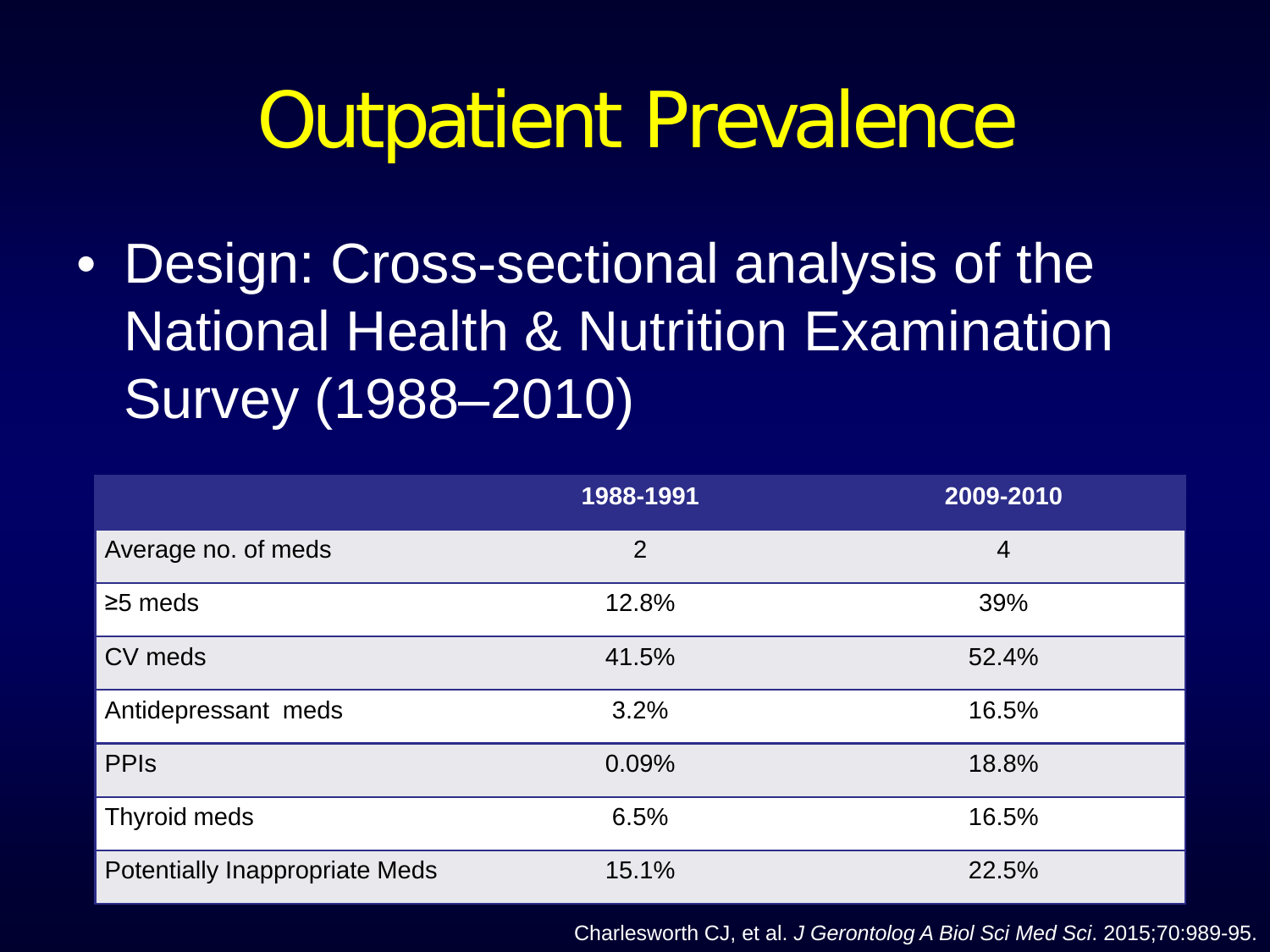- Medication use associated with:
	- Older age
	- Former smoker
	- More sedentary lifestyle
	- $\uparrow$  BMI
	- ↑ health care visits
	- Greater number of chronic conditions
	- Greater functional limitation
	- Confusion/memory problems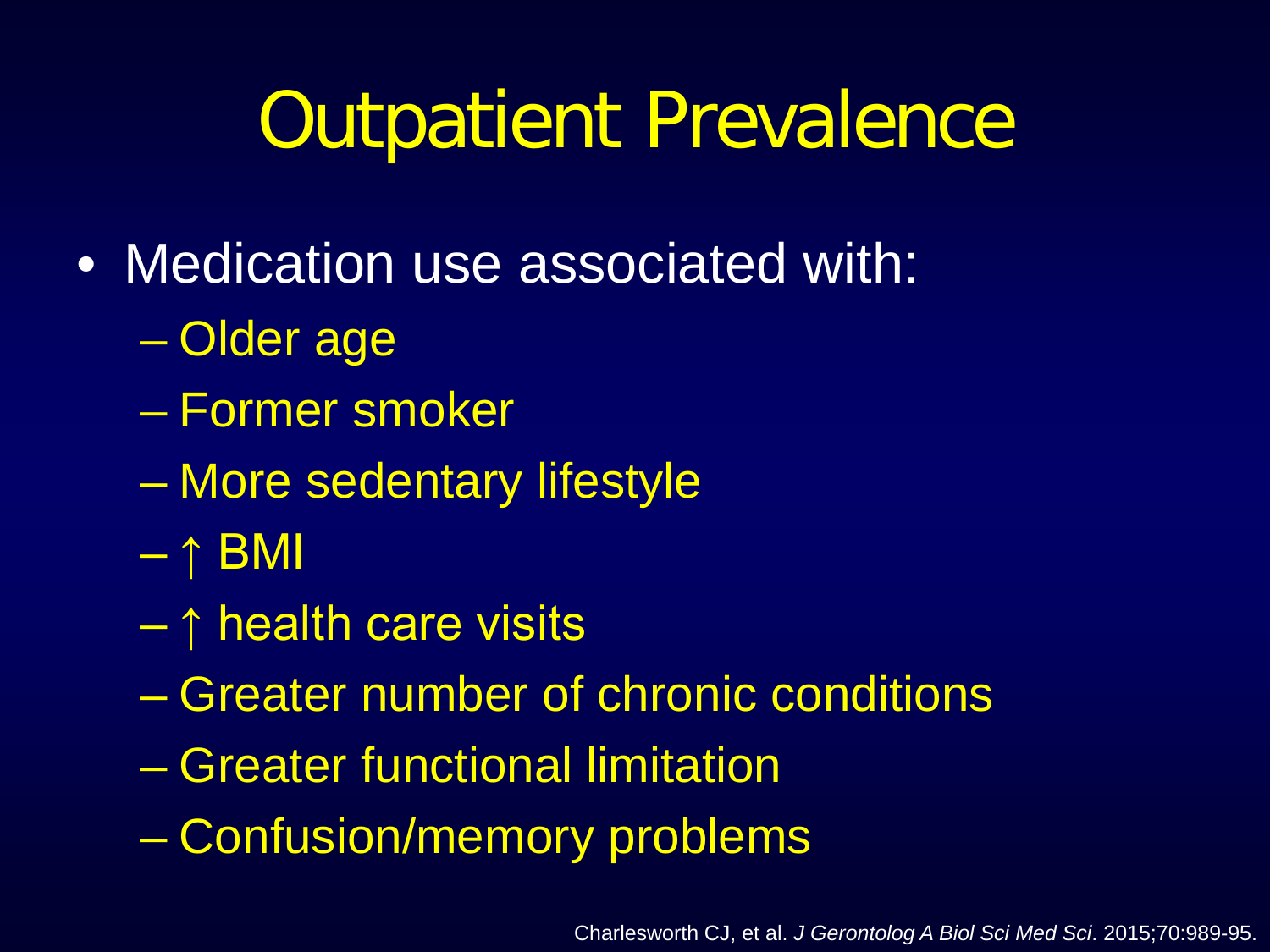• Design: Longitudinal in-home survey conducted in 2005-2006 and 2010-2011

|                            | 2005-2006 | 2010-2011 |
|----------------------------|-----------|-----------|
| <b>Rx</b>                  | 84.1%     | 87.7%     |
| <b>OTC</b>                 | 44.4%     | 37.9%     |
| <b>Dietary Supplement</b>  | 51.8%     | 63.7%     |
| Polypharmacy $\geq$ 5 Rx   | 30.6%     | 35.8%     |
| Polypharmacy ≥5 substances | 53.4%     | 67.1%     |
| > 2 Dietary supplements    | 31.6%     | 47.0%     |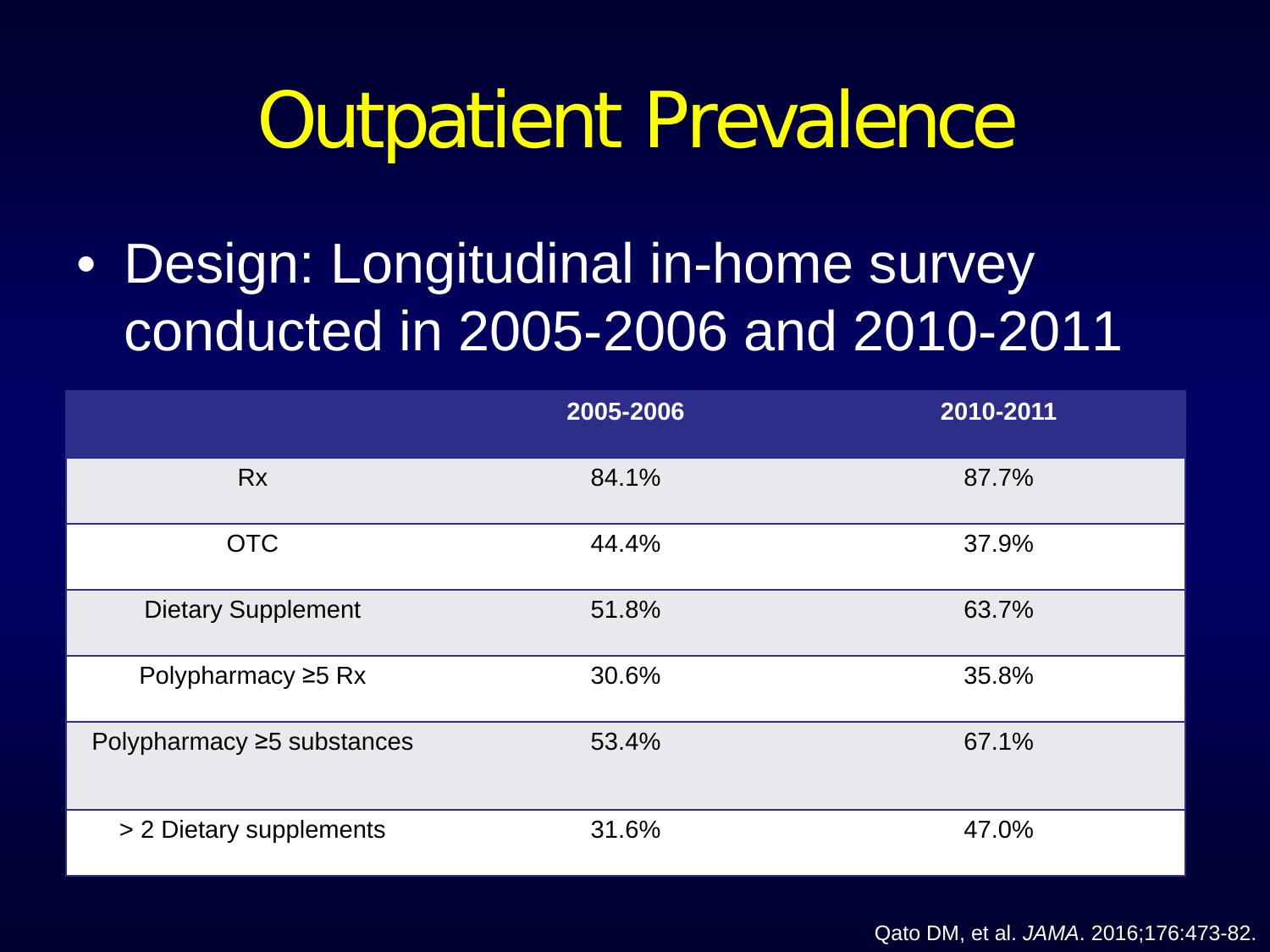|                                   | 2005-2006 | 2010-2011 |
|-----------------------------------|-----------|-----------|
| Antihyperlipidemics               | 37.3%     | 50.1%     |
| Antihypertensives                 | 60.9%     | 65.1%     |
| Antidiabetic agents               | 16.6%     | 17.8%     |
| Coagulation modifiers             | 36.9%     | 47.6%     |
| Analgesics                        | 44.3%     | 54.3%     |
| Respiratory agents                | 15.3%     | 19.6%     |
| Proton pump inhibitors (PPIs)     | 15.7%     | 18.5%     |
| <b>Thyroid medications</b>        | 14.8%     | 15.8%     |
| Anxiolytics, sedatives, hypnotics | 8.5%      | 12.5%     |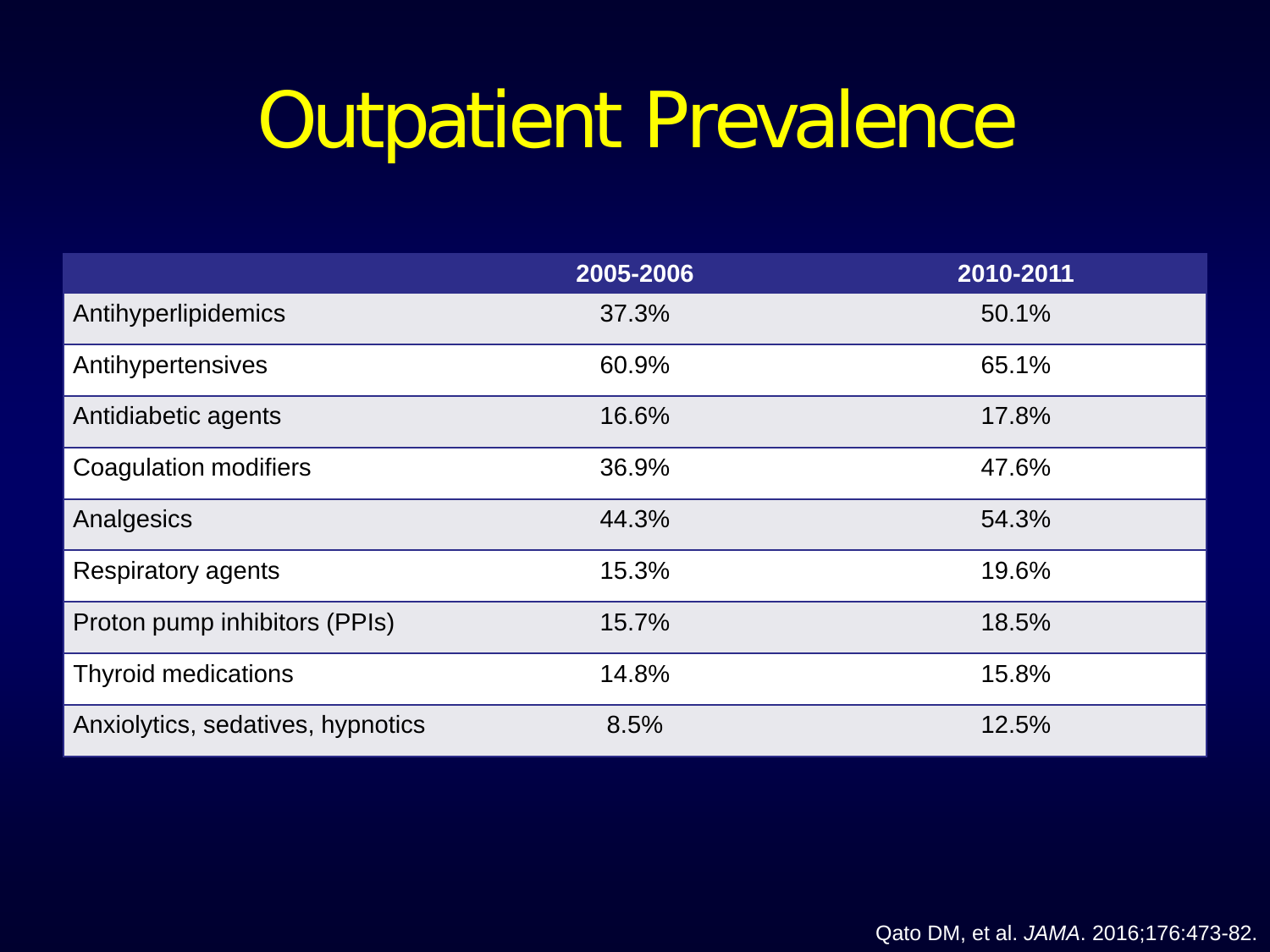#### Inpatient Prevalence

#### • Design: Prospective, cohort study

|                       | <b>Admission (n=1332)</b>                                                         | Discharge (n=1155) |
|-----------------------|-----------------------------------------------------------------------------------|--------------------|
| Average no. diagnoses | $5.2 \pm 2.3$                                                                     | $5.9 \pm 2.5$      |
| Common diagnoses      | HTN (57.8%)<br>DM (24%)<br>CHD (23%)<br>Afib (20.6%)<br>COPD (20%)<br>CVD (19.5%) |                    |
| Average no. of meds   | $4.9 \pm 2.9$                                                                     | $6 \pm 2.9$        |
| $> 5$ meds            | 51%                                                                               | 67%                |

- Predictors of polypharmacy
	- $-$  Age  $>85$
	- Number of diagnoses
	- Charlson index score
	- Diagnoses of
		- HTN, IHD, DM, A fib, CHF, COPD/asthma, CRF

Nobili A, et al. *Eur J Clin Pharmacol*. 2011;67:507-19.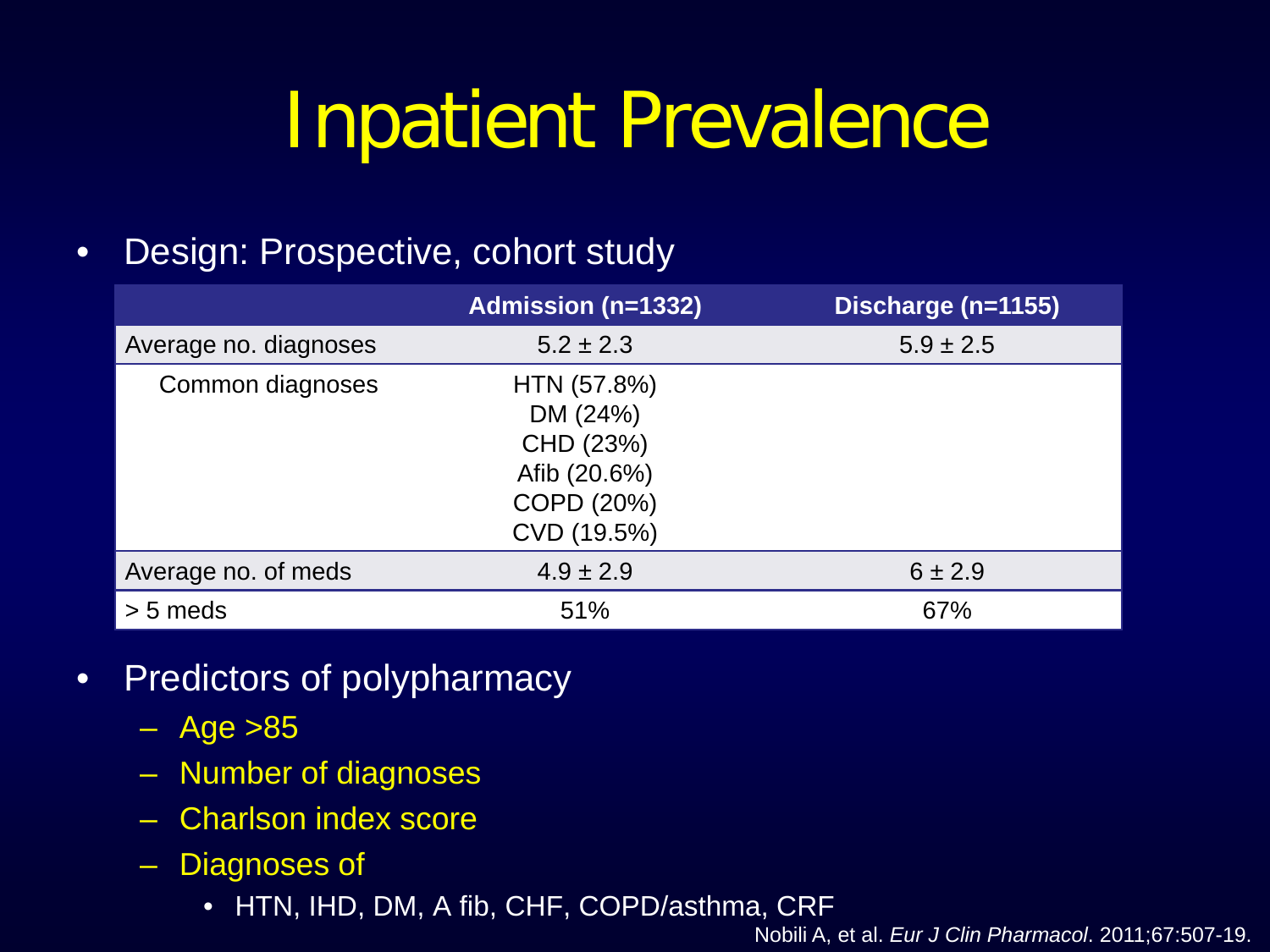#### NH Prevalence

- Design: Retrospective, cross-sectional **study**
- Polypharmacy (≥9 meds): 40%
	- Associated with female gender, Caucasian, Medicaid as primary payer, >3 co-morbidities, assistance with <4 ADLs, length of stay (LOS) of 3-6 months
	- Most common medications
		- Laxatives (47.5%), acid reducers (43.3%), antidepressants (46.3%), antipsychotics/mood stabilizers (25.9%), nonnarcotic analgesics (43.6%), antipyretics (41.2%), antiarthritics (31.2%)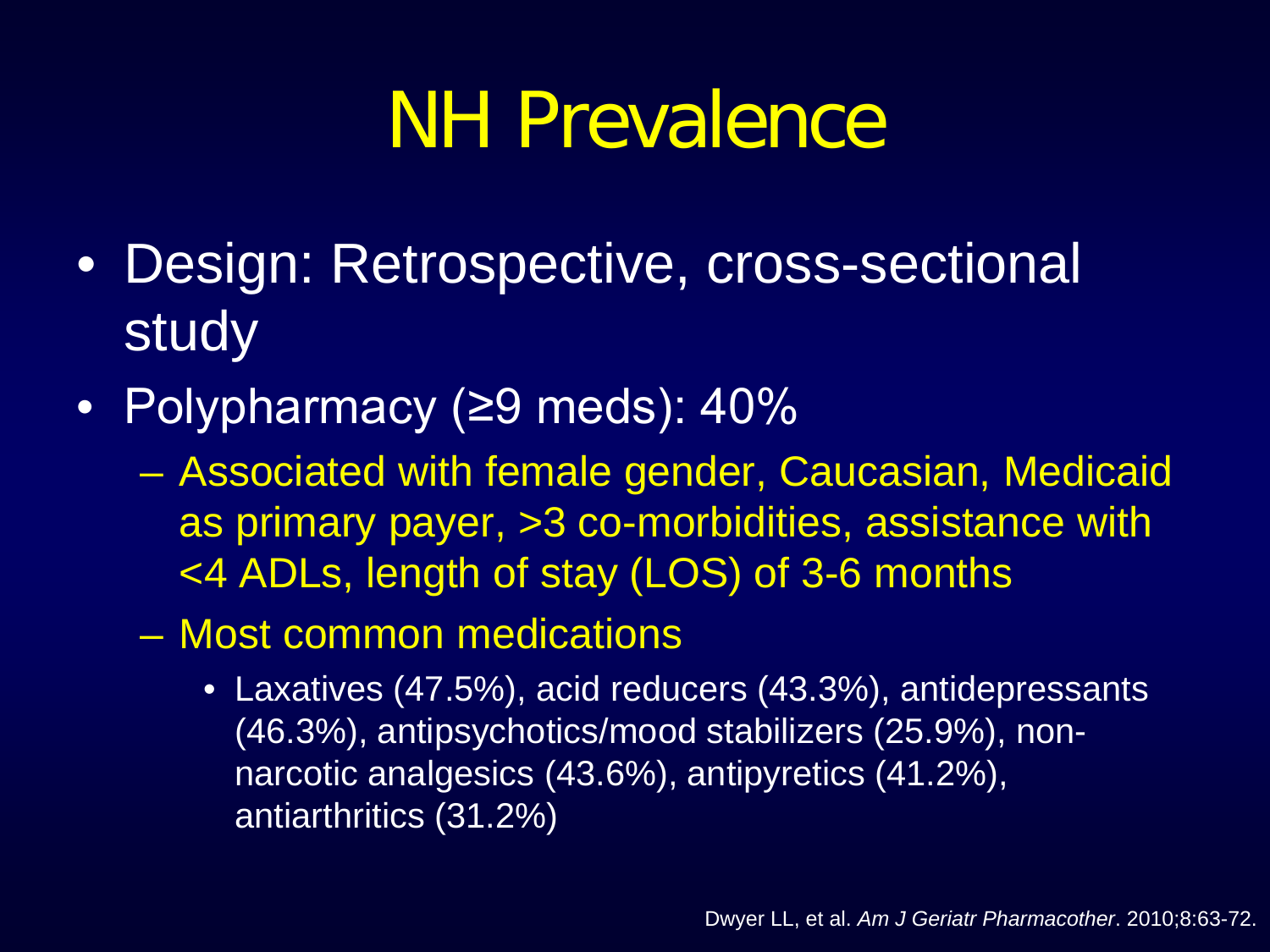#### Unnecessary Medication Use Prevalence

• Design: Cross-sectional study

|                                     | $\frac{6}{6}$ |
|-------------------------------------|---------------|
| $0-4$ meds                          | 22            |
| 5-8 meds                            | 41            |
| >9 med                              | 37            |
| <b>Unnecessary medication at DC</b> | 44            |
| Lack of indication                  | 32.8          |
| Lack of efficacy                    | 18.5          |
| Therapeutic duplication             | 7.6           |
| GI                                  | 27%           |
| <b>CNS</b>                          | 13%           |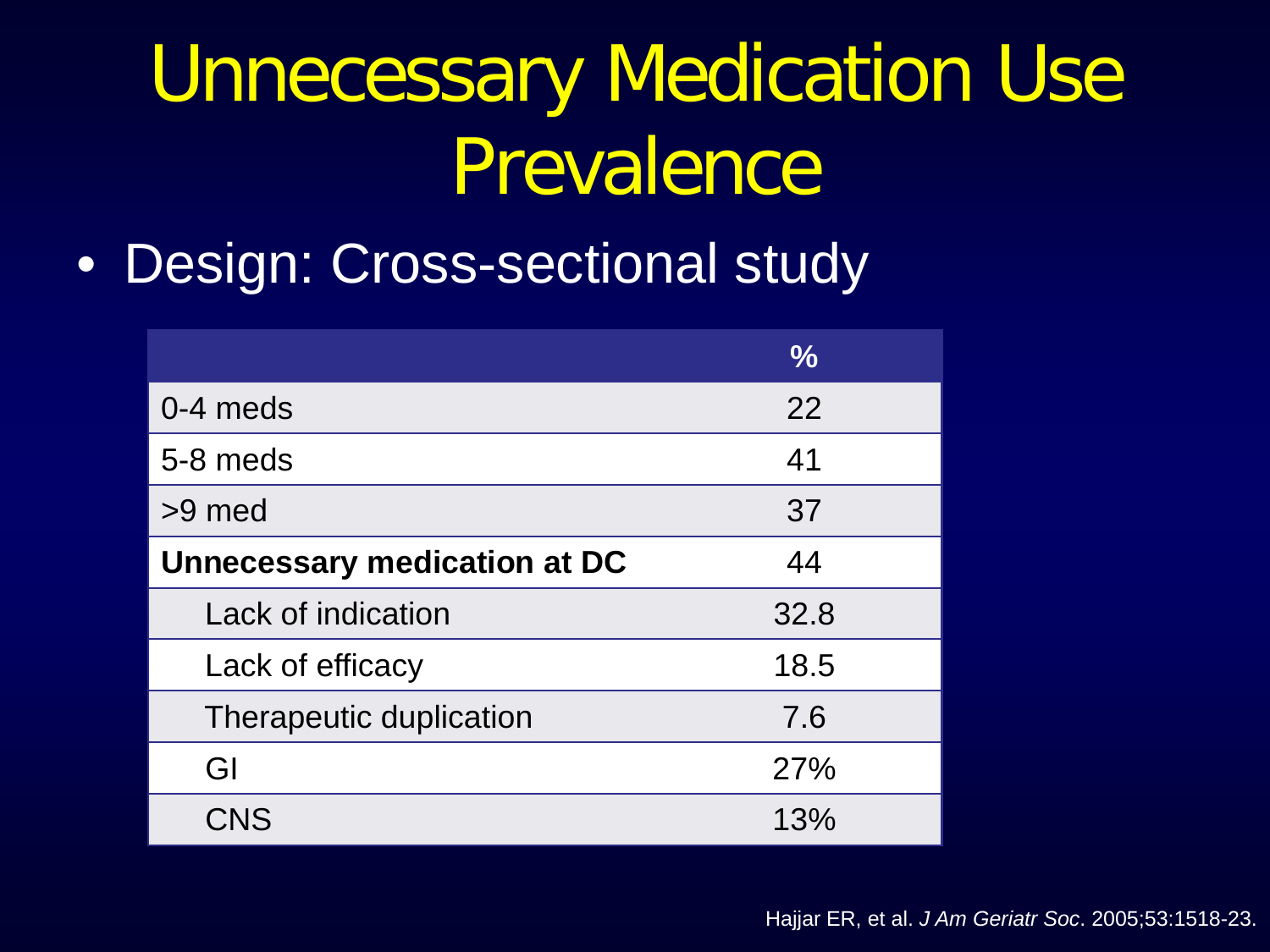#### Consequences of Polypharmacy

- Adverse drug reactions (ADRs)
- Inappropriate prescribing
- Nonadherence
- Drug interactions
- Functional decline
- Increase heath services utilization
- Geriatric syndromes – Falls
	- Cognitive Impairment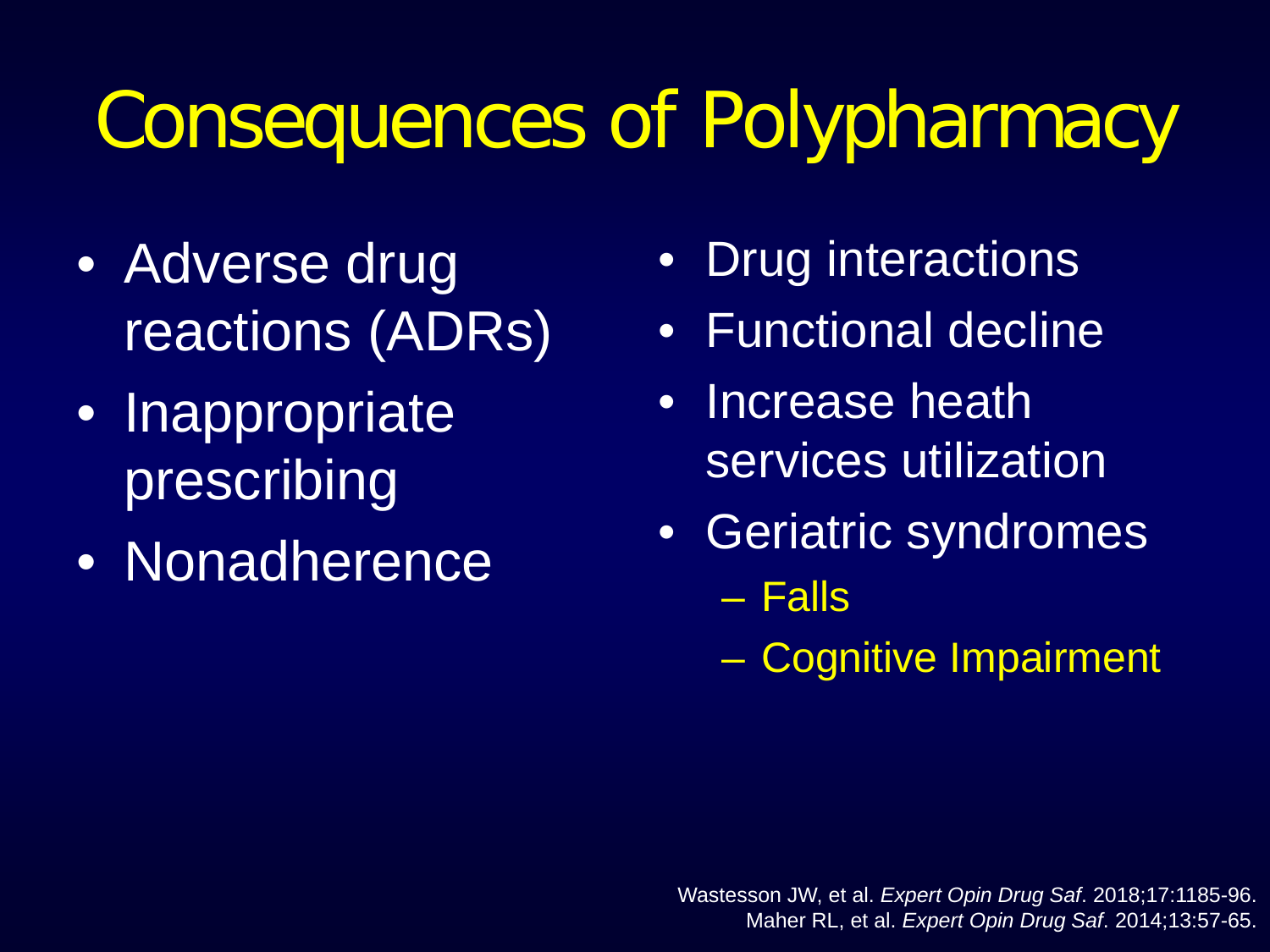## Deprescribing

- Deprescribing
	- Dose reduction
	- Medication discontinuation
- Indication:
	- Lack of indication
	- Inappropriate medication choice in the older adult
		- Risk
		- Life expectancy/time to benefit
	- Adverse effects
	- Drug-drug interaction
	- Drug-disease interaction
	- Change in goals of care
	- Patient choice

Farrell. Can Fam Physician. 2017.; Frank. CMAJ. 2014.; Lai. BCMJ. 2017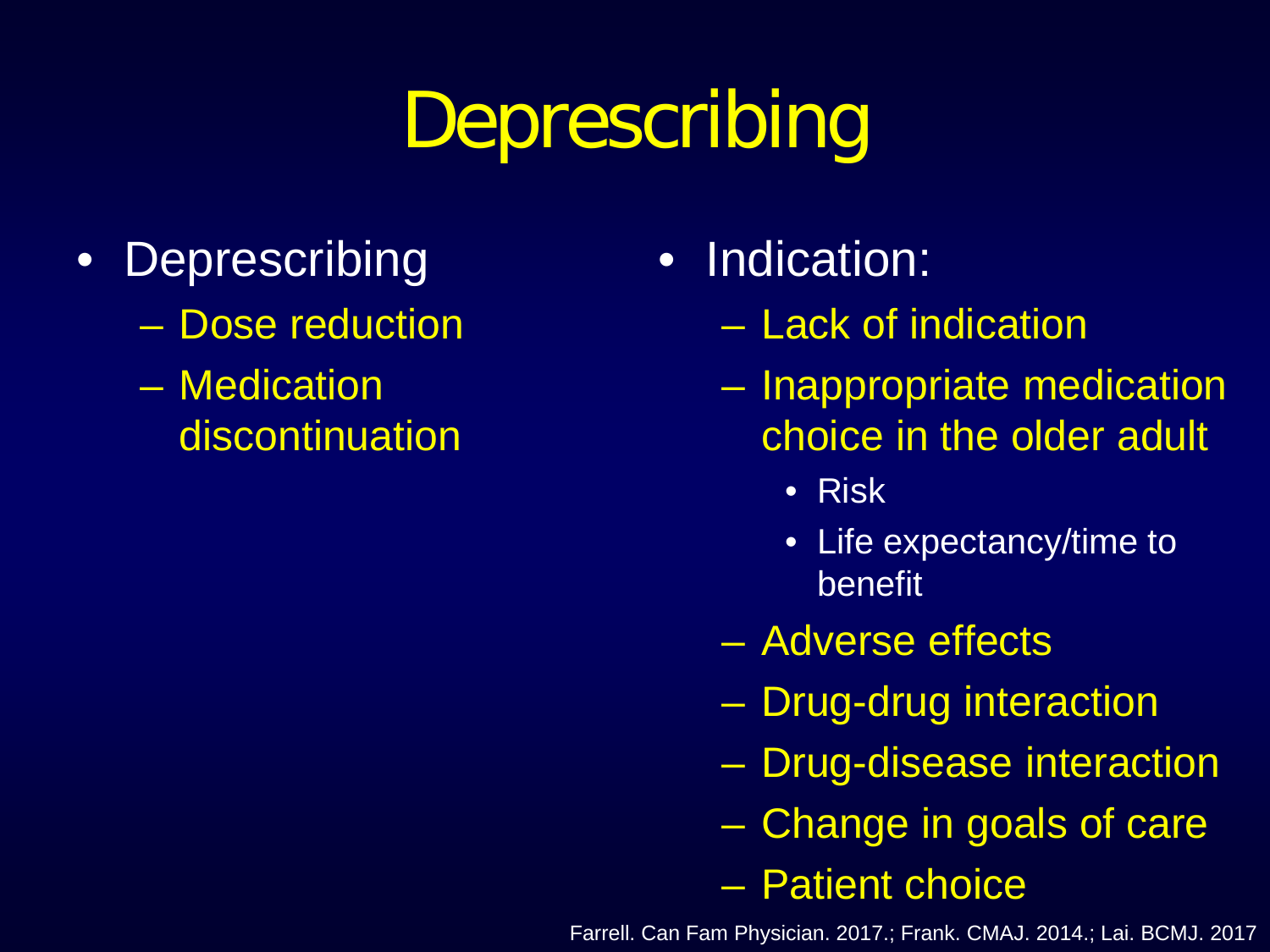- Collect a comprehensive medication list – Prescription (Rx)
	- Over-the-counter (OTC)
	- Supplements

– Is the patient taking all substances? If not, how are they taking them? What conditions do the meds treat? Why are they taking them differently?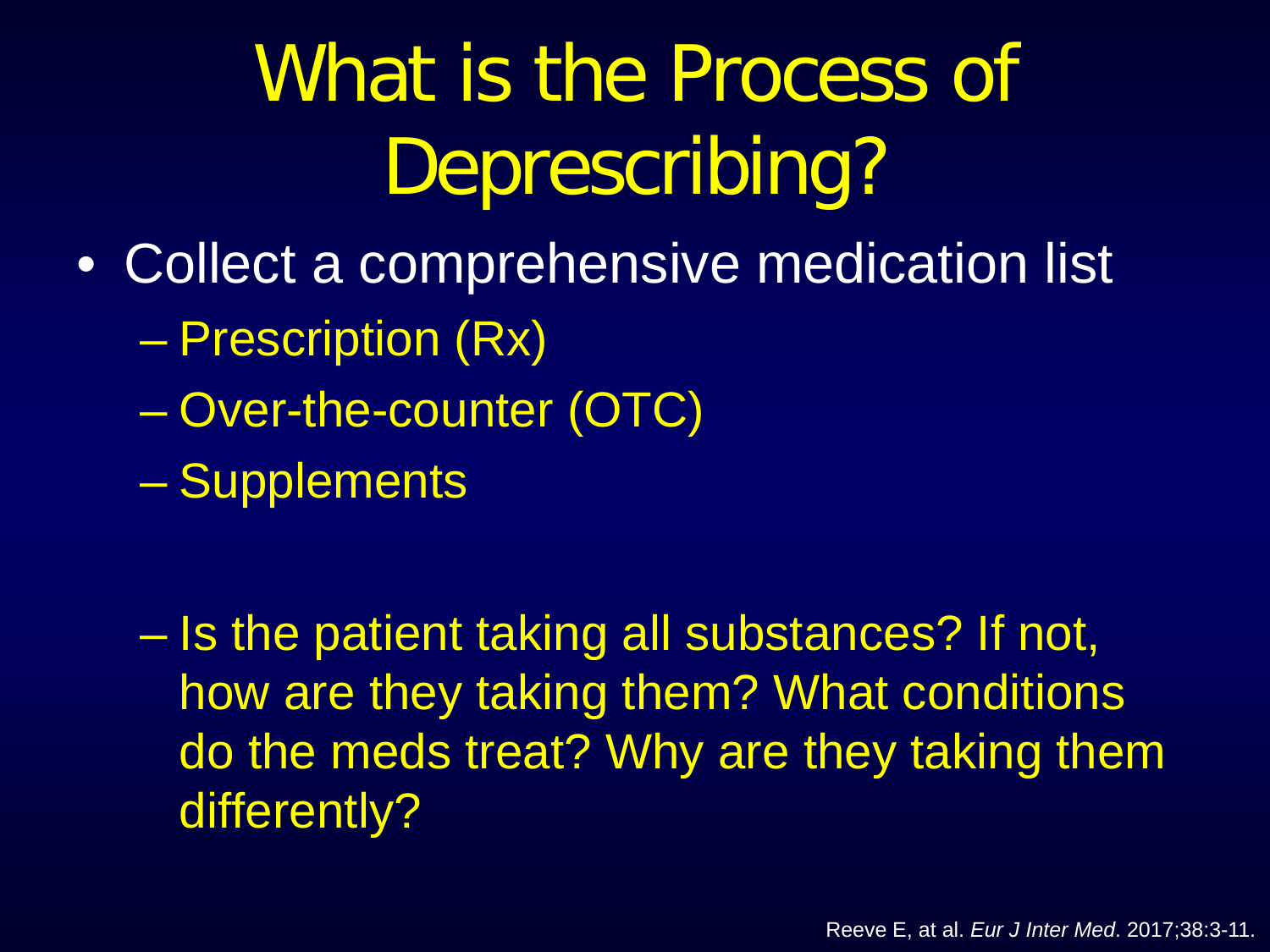- Assess risks and benefits of each medications
	- Patient beliefs and goals
	- Medication regimen complexity
	- Comorbidities
	- Life expectancy
	- Time to benefit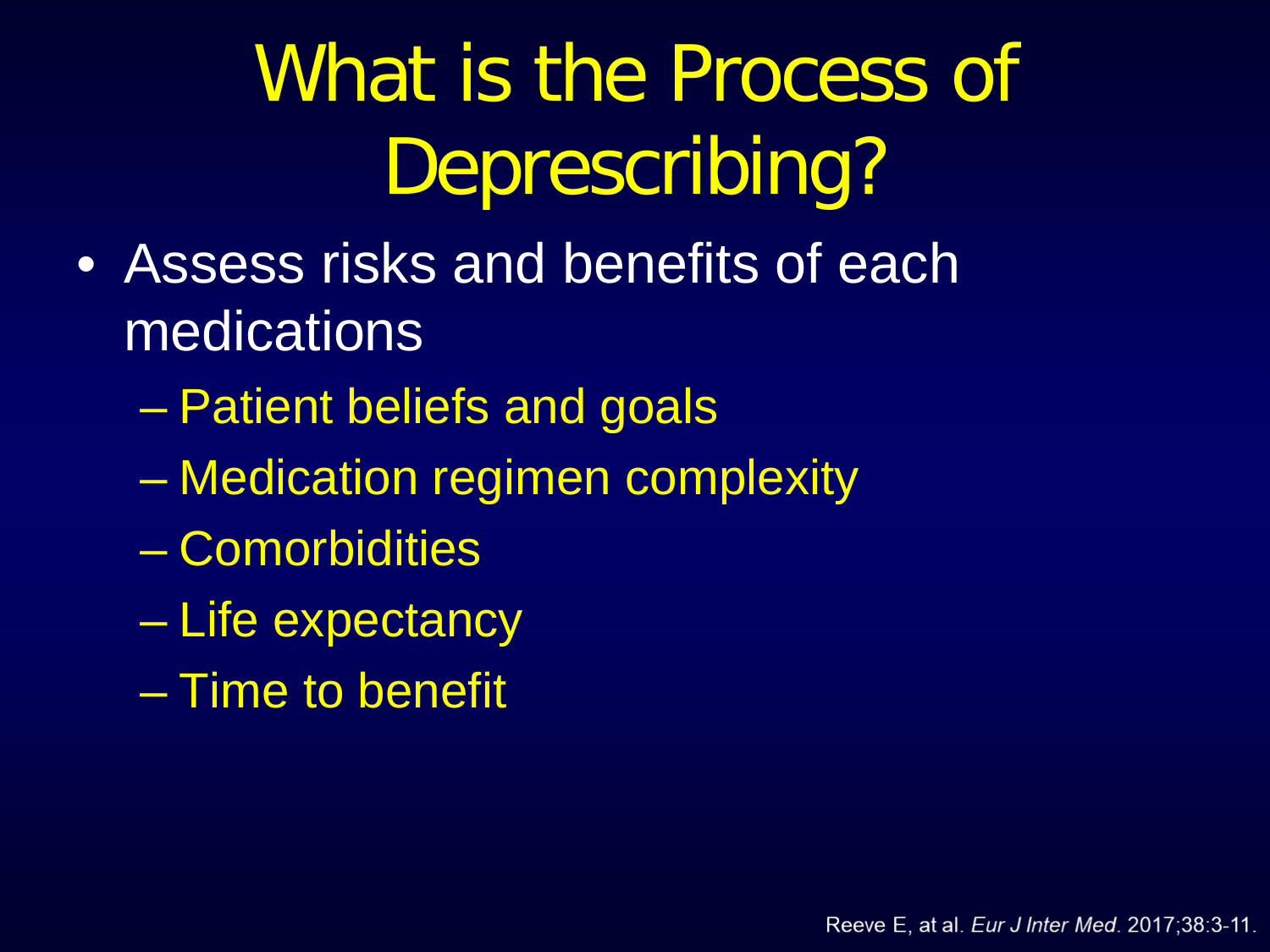- Identify potentially inappropriate medications
	- Lack of indication
	- Lack of benefit
	- Therapeutic duplication
	- High risk medication
		- Beer's list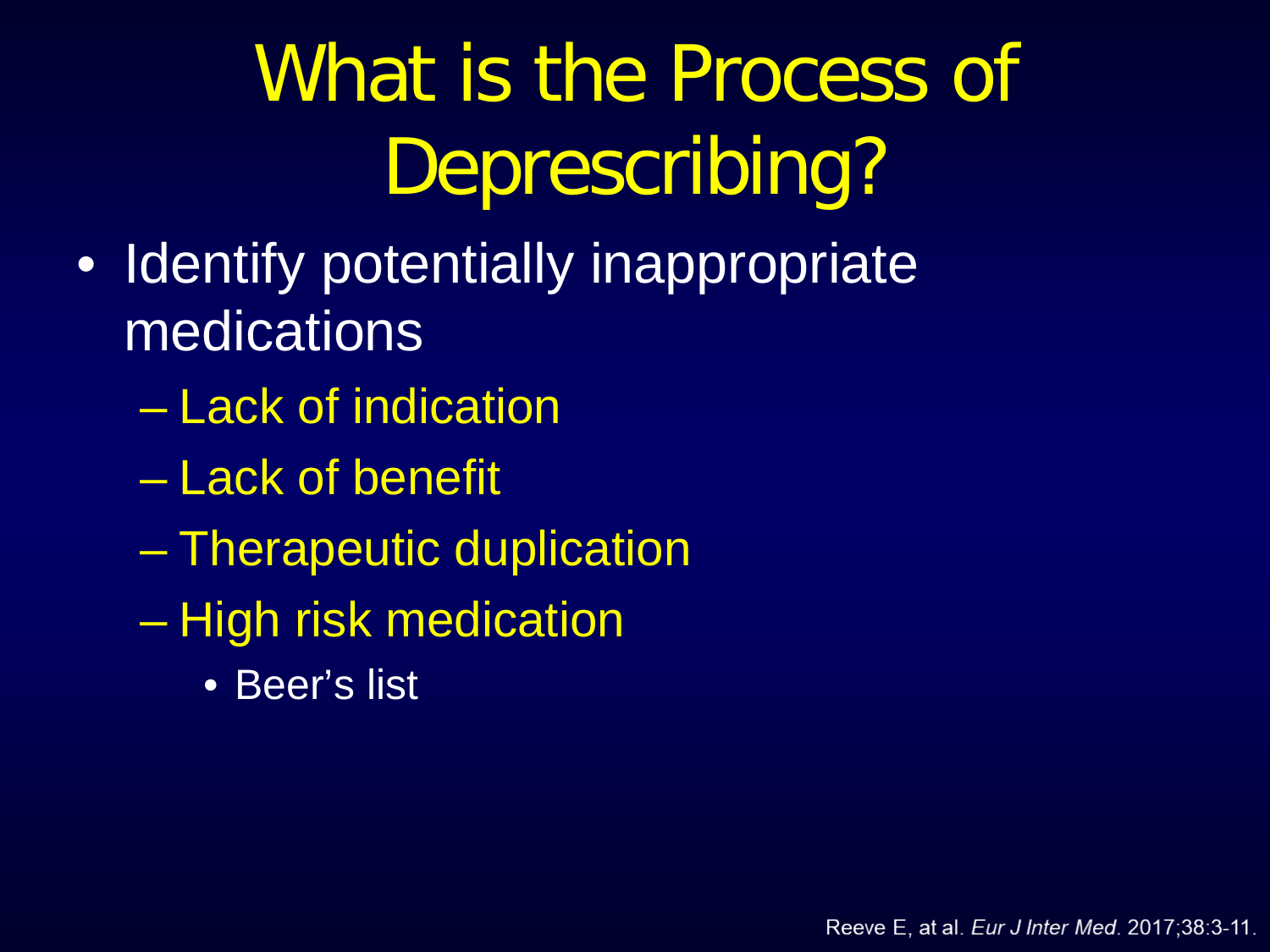- Identify medications for deprescribing
	- Shared decision making with patient/caregiver
	- Communicate why and how medications are being deprescribed
	- Address any concerns or fears
- Plan withdrawal process
	- Timing and tapering process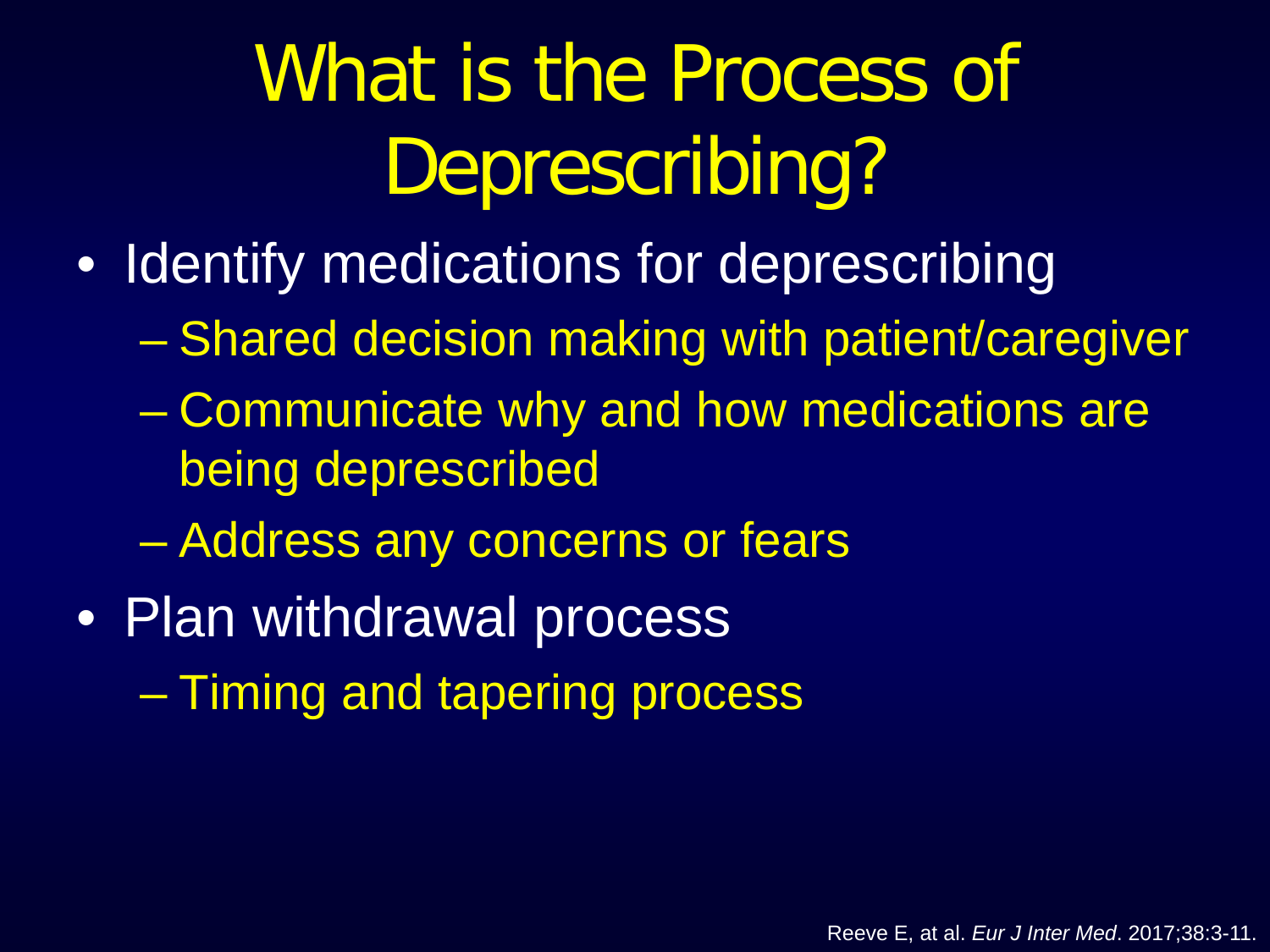- Monitor
	- Return of symptoms
	- Withdrawal symptoms
- Document
	- Reasons for deprescribing
	- Process (taper or DC)
	- Clinical response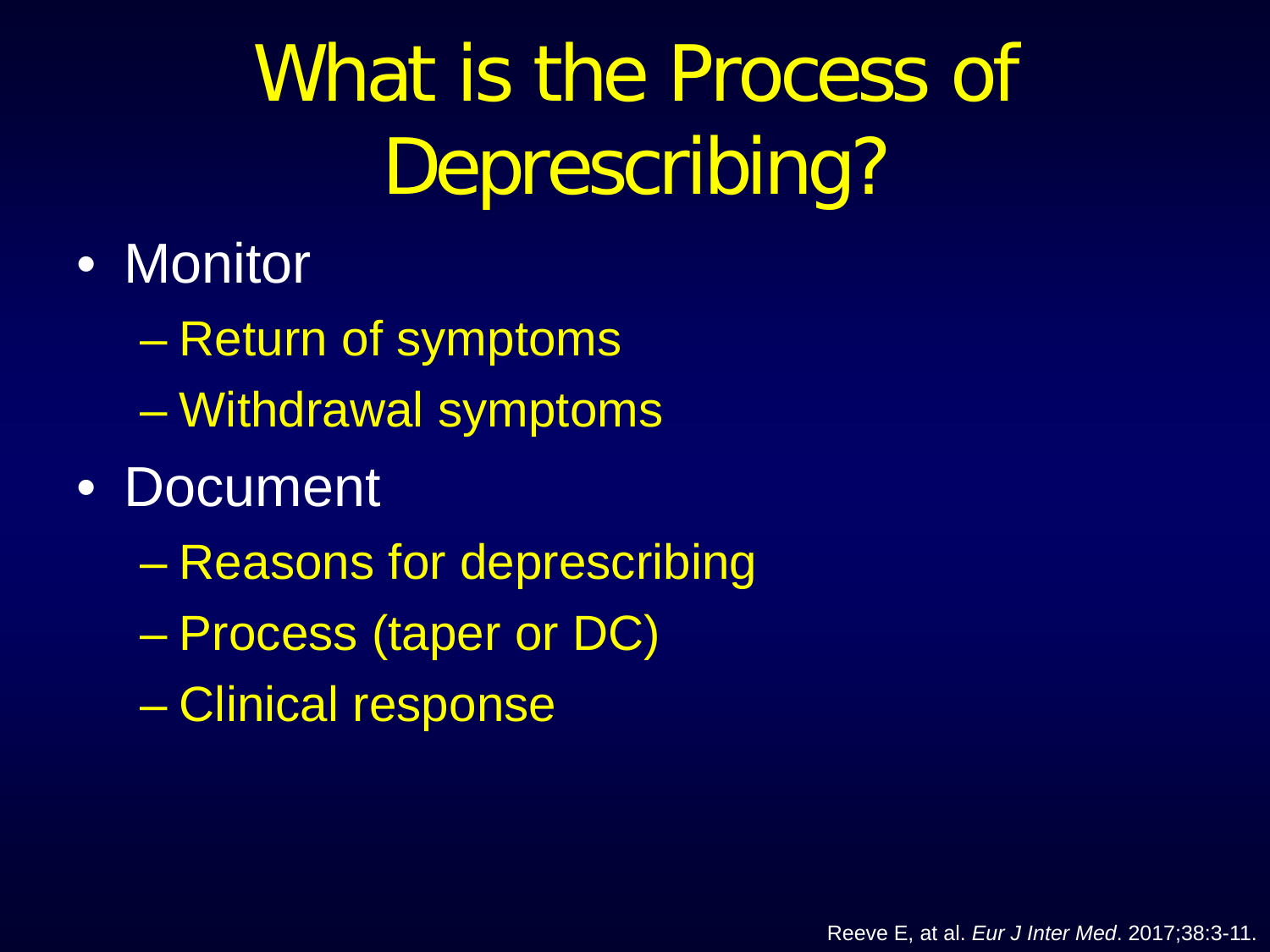## Adverse Drug Withdrawal Events (ADWEs)

- Clinically significant set of symptoms or signs caused by the removal of a drug'
	- Return of the medical condition being treated – Physiological withdrawal reaction
- Taken into consideration when deciding if a medication must be tapered or can be discontinued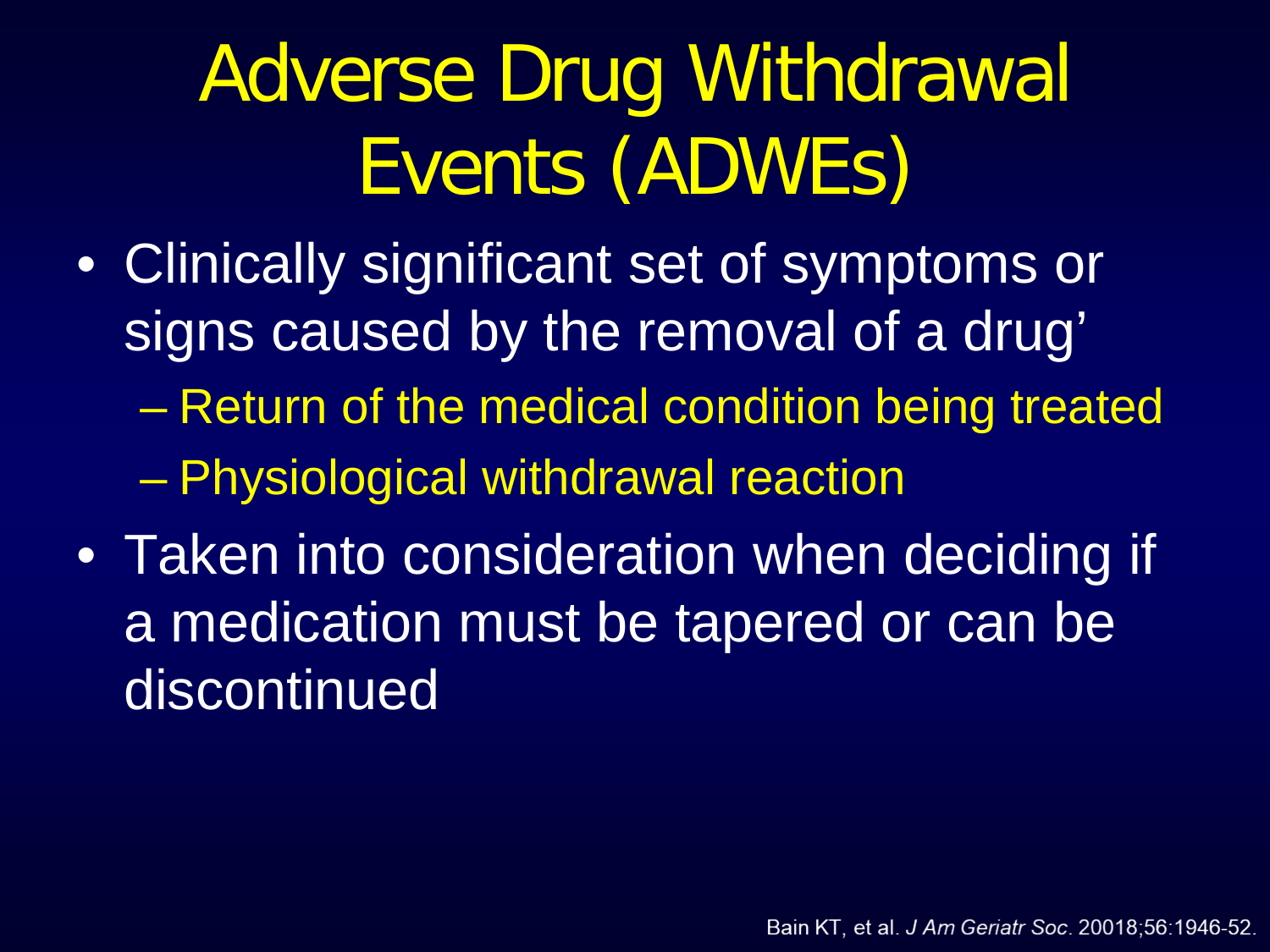### When Might You Abruptly DC a Medication?

- Presence of serious side effects
- Lack of withdrawal effects
- Lower doses/shorter duration of use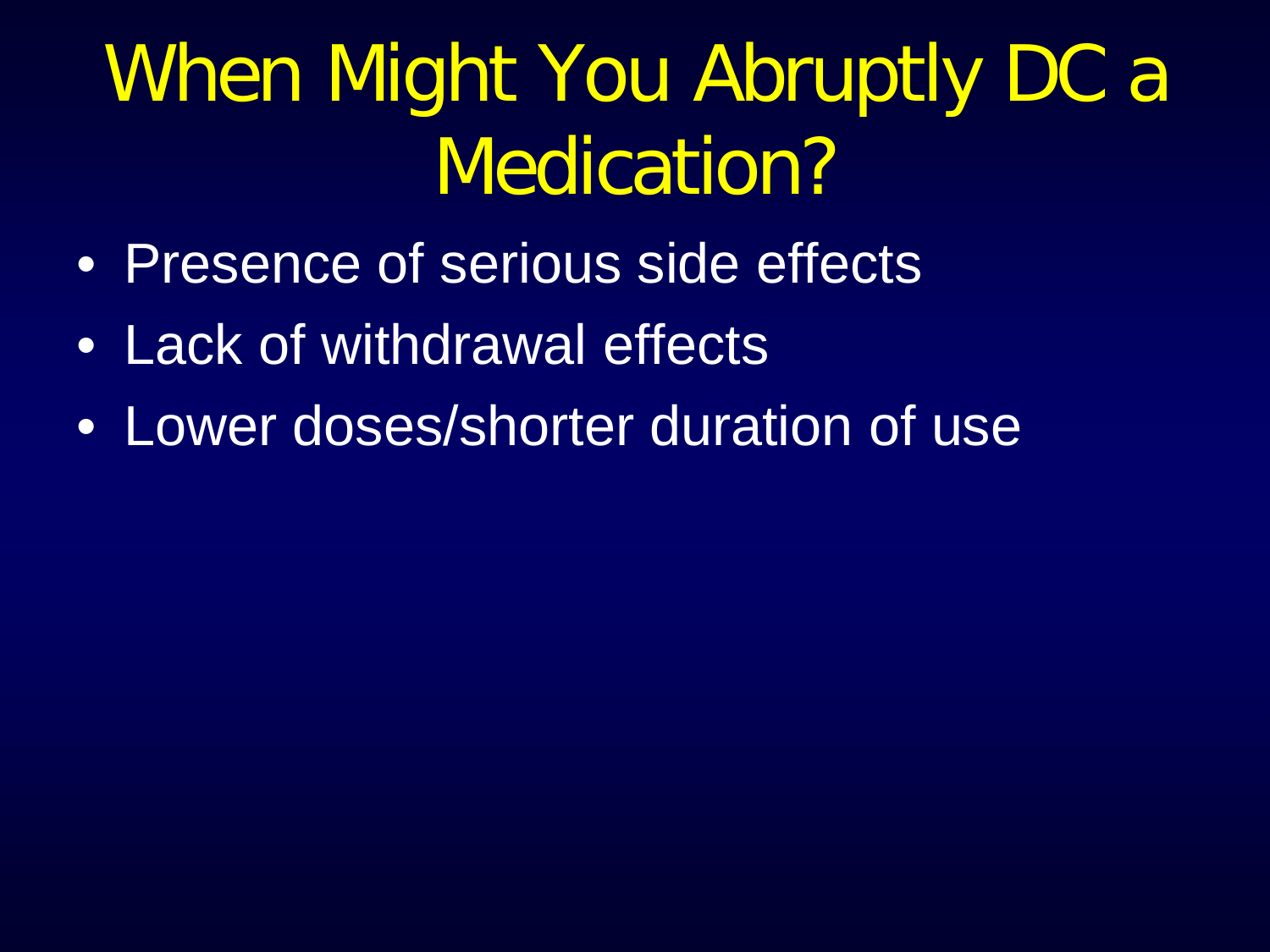#### When Would You Taper?

- Known withdrawal symptoms
- Risk of return of medical condition
- Higher doses/longer duration of use

#### • High risk of ADWE

| <b>Medication</b>    | <b>Withdrawal Reaction/Monitoring</b>                                                                                                          |
|----------------------|------------------------------------------------------------------------------------------------------------------------------------------------|
| Anticonvulsants      | Anxiety, depression, seizures                                                                                                                  |
| Antidepressants      | Akathisia, anxiety, chills, coryza, gastrointestinal distress, headache,<br>insomnia, irritability, malaise, myalgia, recurrence of depression |
| Antiparkinson agents | Hypotension, psychosis, pulmonary embolism, rigidity, tremor                                                                                   |
| Antipsychotics       | Dyskinesias, insomnia, nausea, restlessness                                                                                                    |
| Benzodiazepines      | Agitation, anxiety, confusion, delirium, insomnia, seizures                                                                                    |
| Opioids              | Abdominal cramping, anger, anxiety, chills, diaphoresis, diarrhea,<br>insomnia, restlessness                                                   |
| Sedative/hypnotics   | Anxiety, insomnia, dizziness, tremor, twitches                                                                                                 |
| Corticosteroids      | Hypotension, nausea, weakness, anorexia                                                                                                        |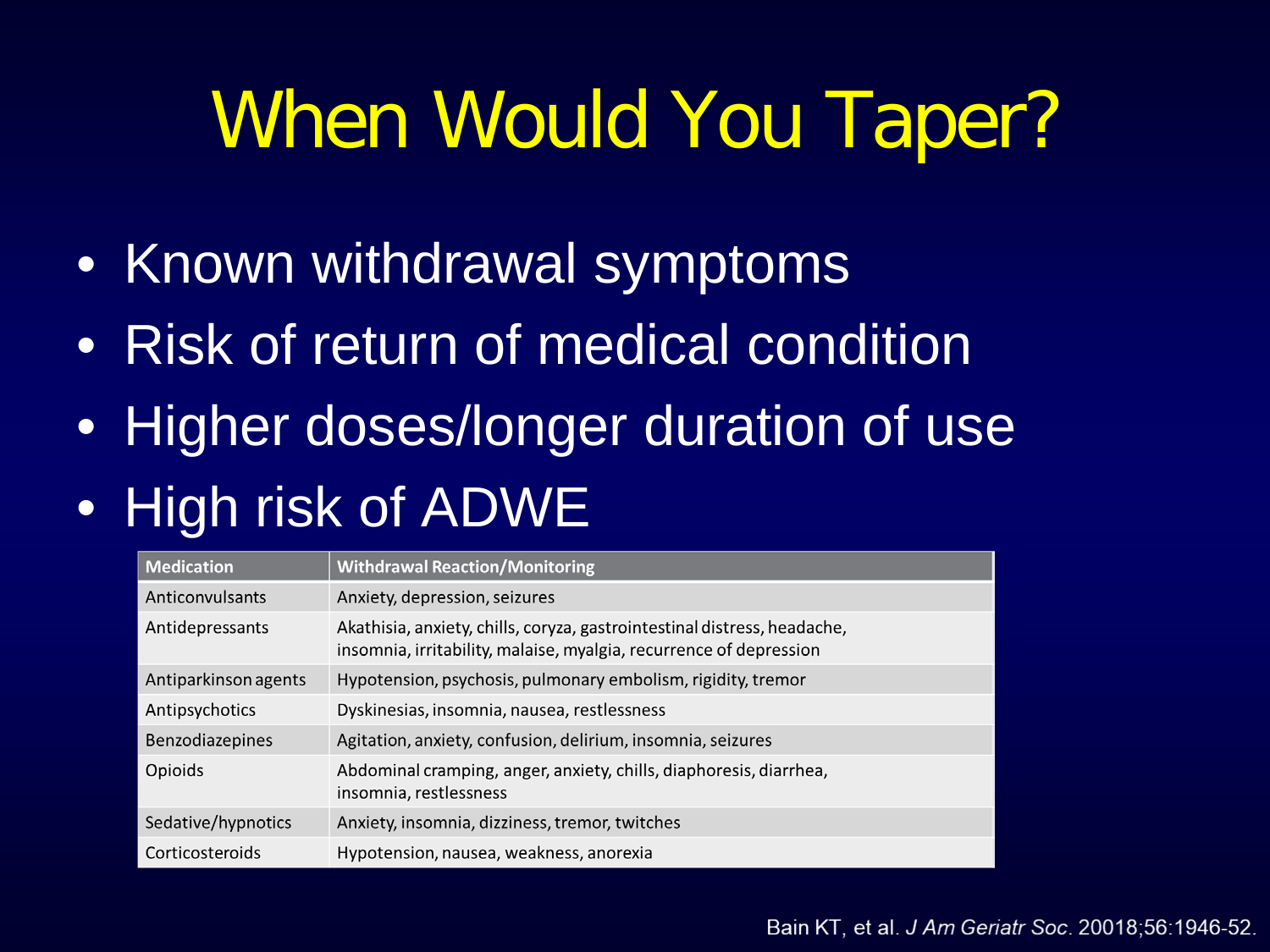#### Deprescribing.org

• Evidence-based deprescribing guidelines and algorithms

– PPIs

- Antihyperglycemics
- Antipsychotics
- Benzodiazepine receptor agonist
- Cholinesterase inhibitors and memantine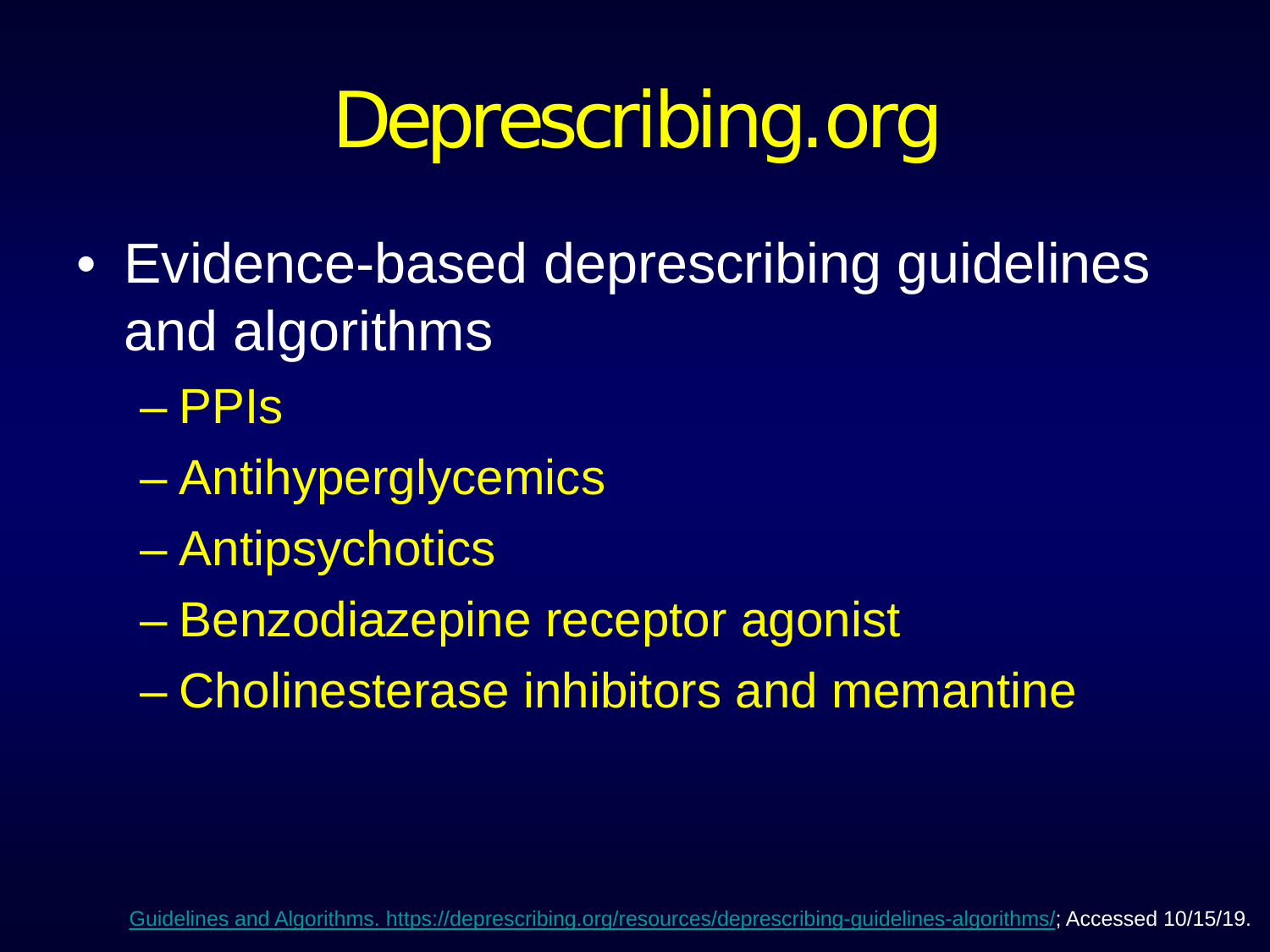#### Deprescribing.org



[Guidelines and Algorithms. https://deprescribing.org/resources/deprescribing-guidelines-algorithms/](https://deprescribing.org/resources/deprescribing-guidelines-algorithms/); Accessed 10/15/19.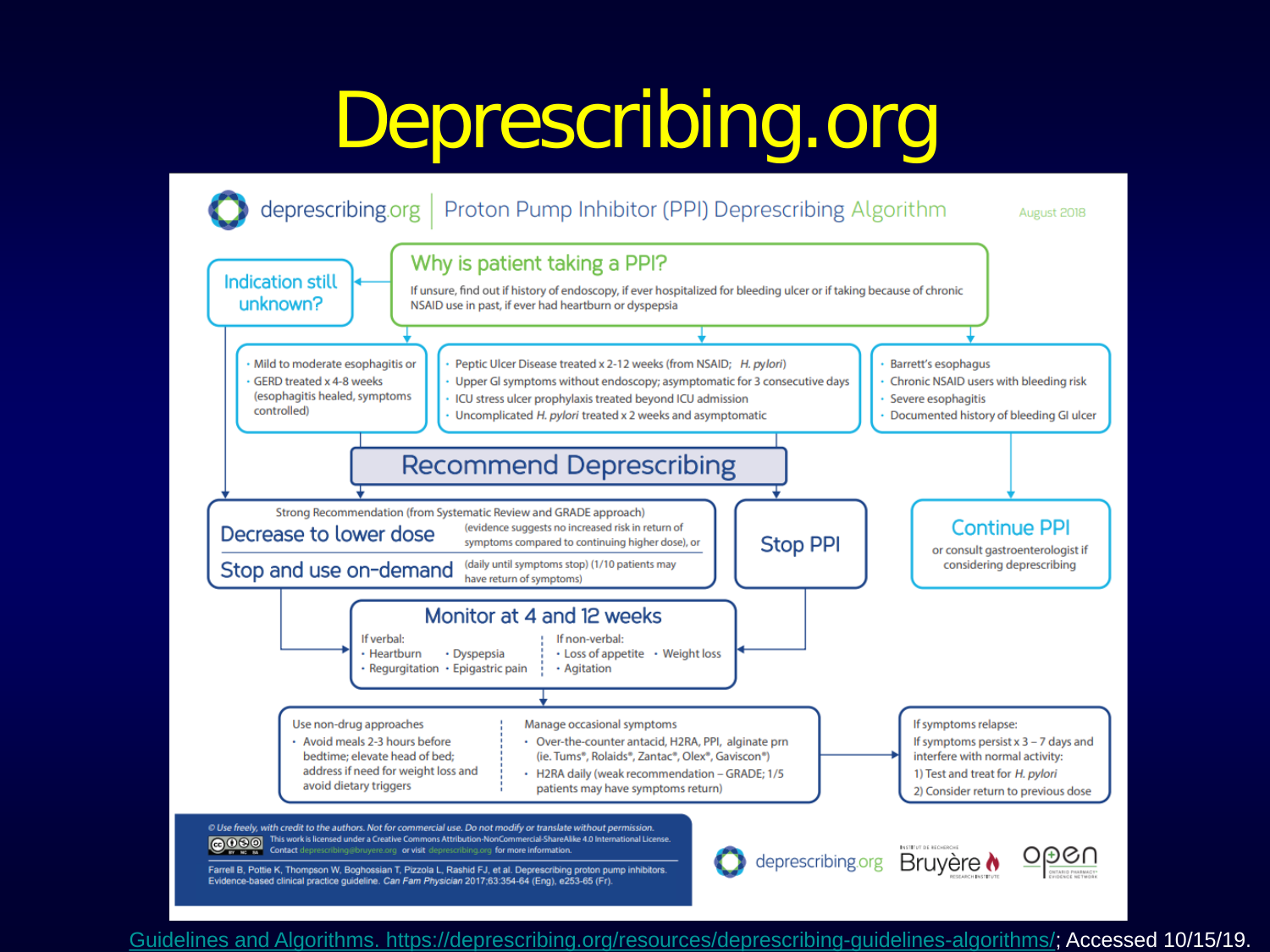#### Deprescribing.org

- Patient materials – Pamphlets
	- Infographics

#### **DEPRESCRIBING: REDUCING MEDICATIONS SAFELY TO MEET LIFE'S CHANGES**



**JS ON BENZODIAZEPINE RECEPTOR AGONISTS & Z-DRUGS (BZRAS)** 



As life changes, your medication needs may change as well. Medications that were once good for you, may not be the best choice for you now.

Deprescribing is a way for health care providers to help you safely cut back on medications.

#### **WHAT ARE BENZODIAZEPINE RECEPTOR AGONISTS & Z-DRUGS?**

- Drugs used to treat problems like anxiety or difficulty sleeping
	- · Examples include:
		- Alprazolam (Xanax<sup>®</sup>)
		- Diazepam (Valium<sup>®</sup>) - Bromazepam (Lectopam<sup>®</sup>) · Flurazepam (Dalmane\*)
		- Chlordiazepoxide (Librax\*)
			- Lorazepam (Ativan<sup>®</sup>)
		- Clonazepam (Rivotril<sup>\*</sup>)
		- Clorazepate (Tranxene<sup>®</sup>)
- · Temazepam (Restoril\*) - Triazolam (Halcion\*) · Zopiclone (Imovane<sup>®</sup>, Rhovane®)
- · Zolpidem (Sublinox\*)
- Oxazepam (Serax\*)
- Nitrazepam (Mogadon<sup>®</sup>)
	-

#### WHY CONSIDER REDUCING OR STOPPING A BZRA BEING USED FOR INSOMNIA?



BZRAs can cause dependence, memory problems, daytime fatigue, and are linked to dementia and falls

- 
- Many could take them for short periods (up to **4 weeks**) but remain on them for years



BZRAs are not recommended at all (regardless of duration) in older persons as first line therapy for insomnia

BZRAs may become less helpful for sleep after only a few weeks

#### **HOW TO SAFELY REDUCE OR STOP A BZRA**

- Ask your health care provider to find out if deprescribing is for you; BZRA doses should be ЯÅ reduced slowly with supervision
- · Tell your health care provider about the BZRA deprescribing algorithm, available online: 囜 http://deprescribing.org/resources/deprescribing-guidelines-algorithms/

Download the BZRA patient information pamphlet available online

Deprescribing Guideline Pamphlets.<https://deprescribing.org/resources/deprescribing-information-pamphlets/>; accessed 10/15/19.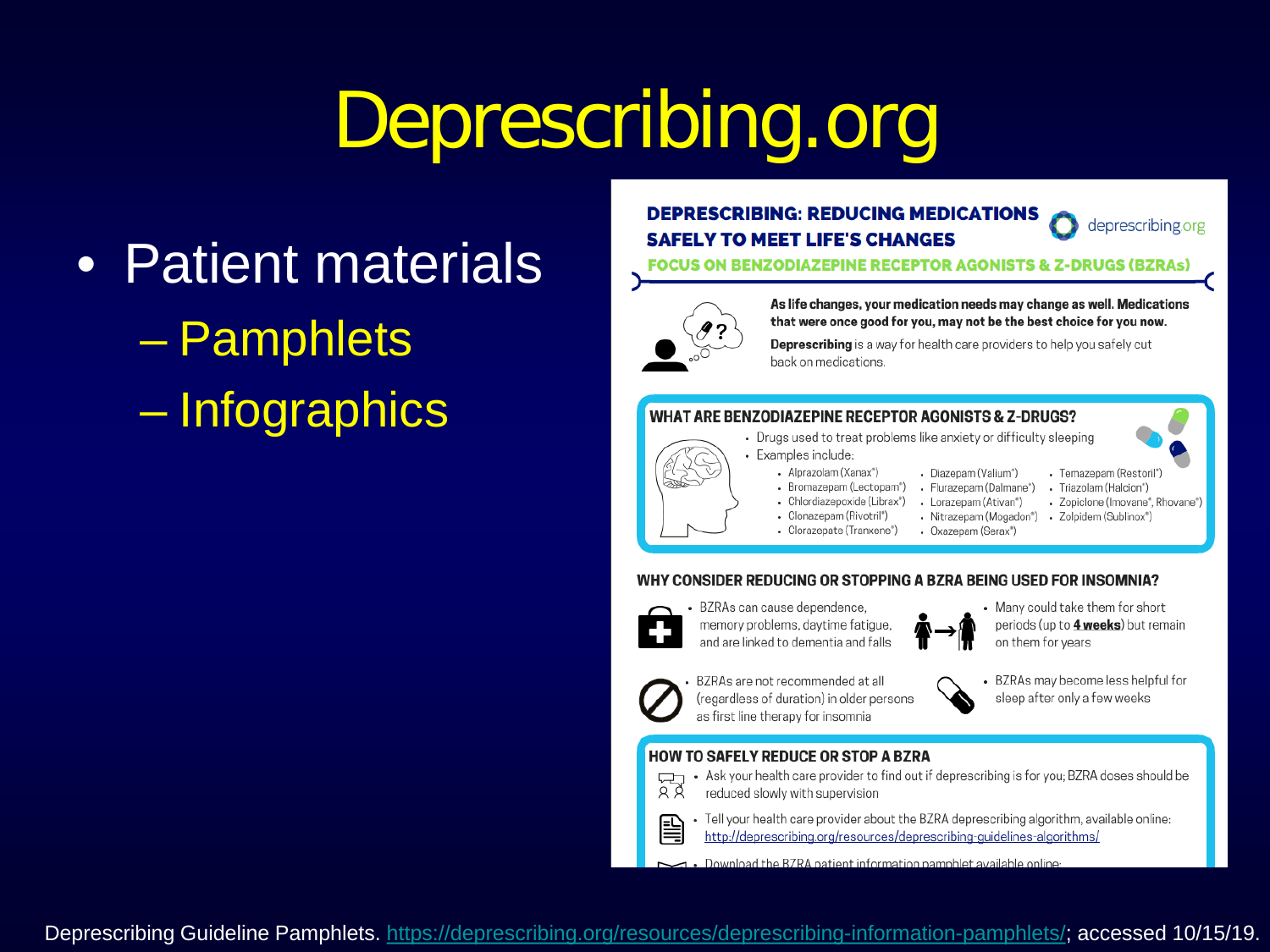Case

- HG is a 74 yo male that presents for a 6 month follow-up. He states he is just there for refills, but his daughter brings up the fact that he has fallen twice over the past month.
- PHM: HTN, hyperlipidemia, insomnia, hypothyroidism, allergic rhinitis, BPH, OA, anxiety
- VS: 134/78 (sit), 130/72 (stand), HR 79, RR 13, 5'8", 164 lbs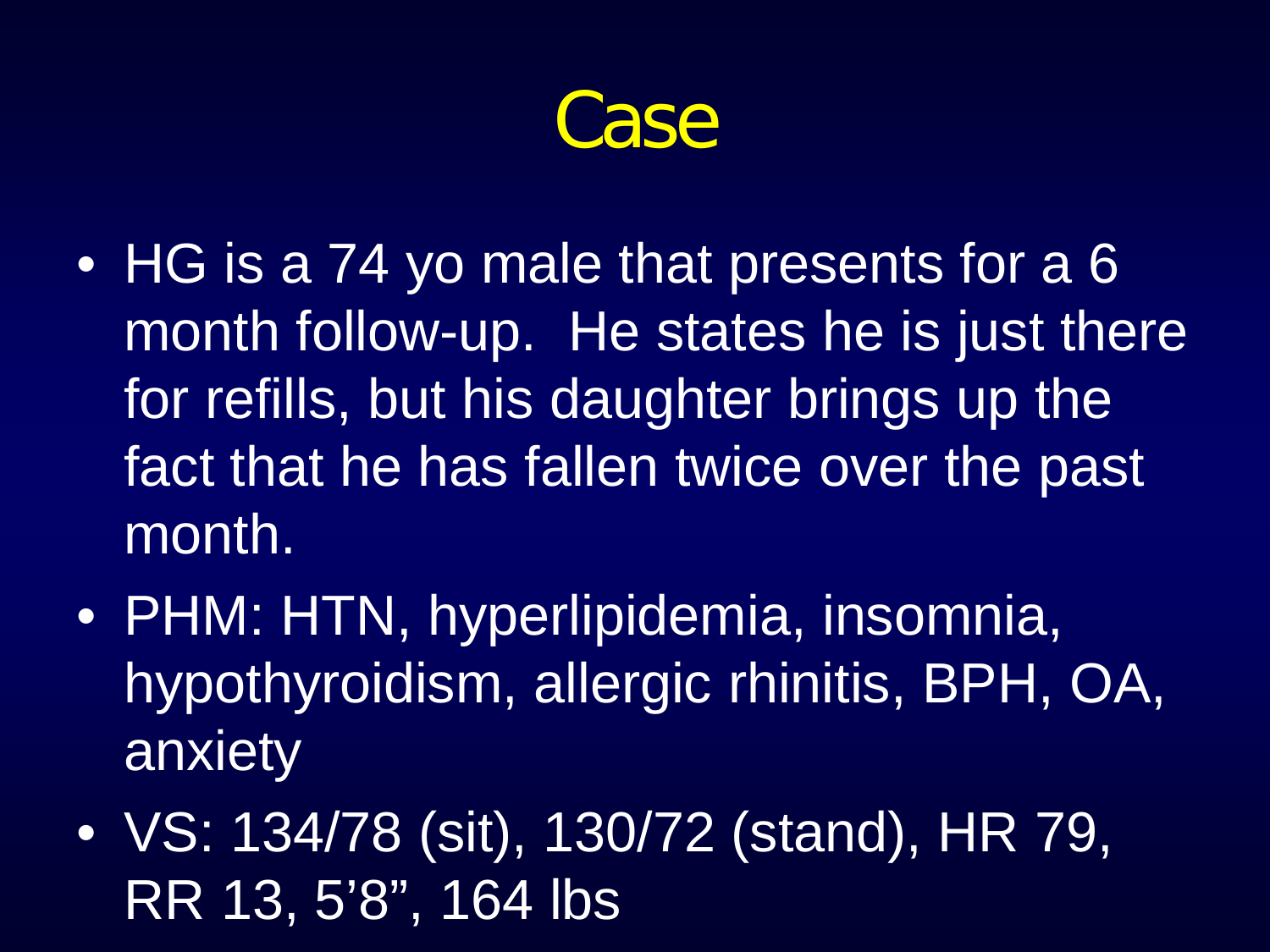#### Case

- Meds:
	- Escitalopram 10mg PO daily
	- Amlodipine 10mg PO daily
	- Chlorthalidone 25mg PO daily
	- Zolpidem 10mg PO daily at bedtime
	- Fexofenadine 180mg PO daily
	- Levothyroxine 88mcg PO daily
	- Tamsulosin 0.4mg PO daily
	- Acetaminophen 500mg 2 tabs PO TID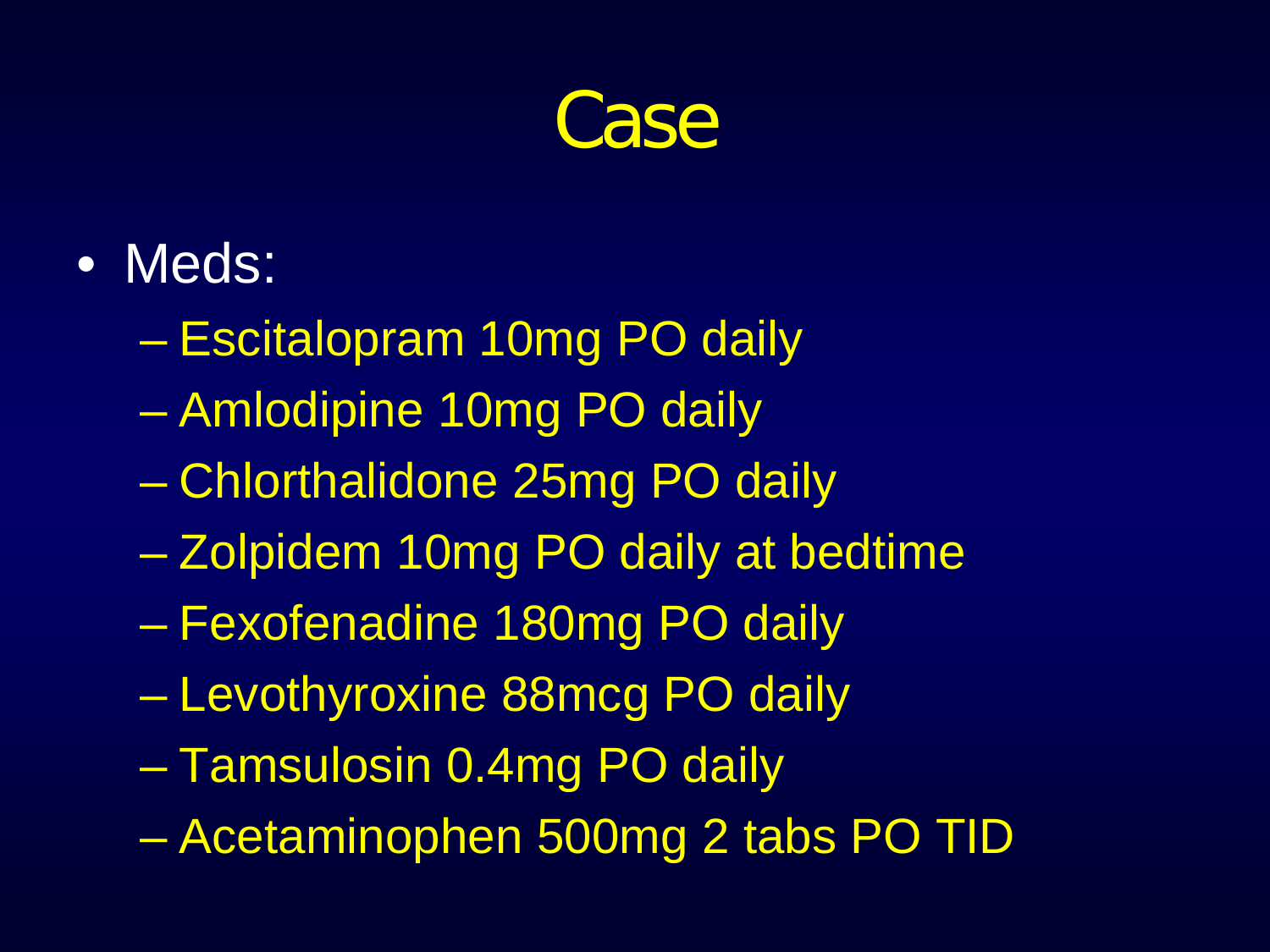#### deprescribing.org | Benzodiazepine & Z-Drug (BZRA) Deprescribing Algorithm

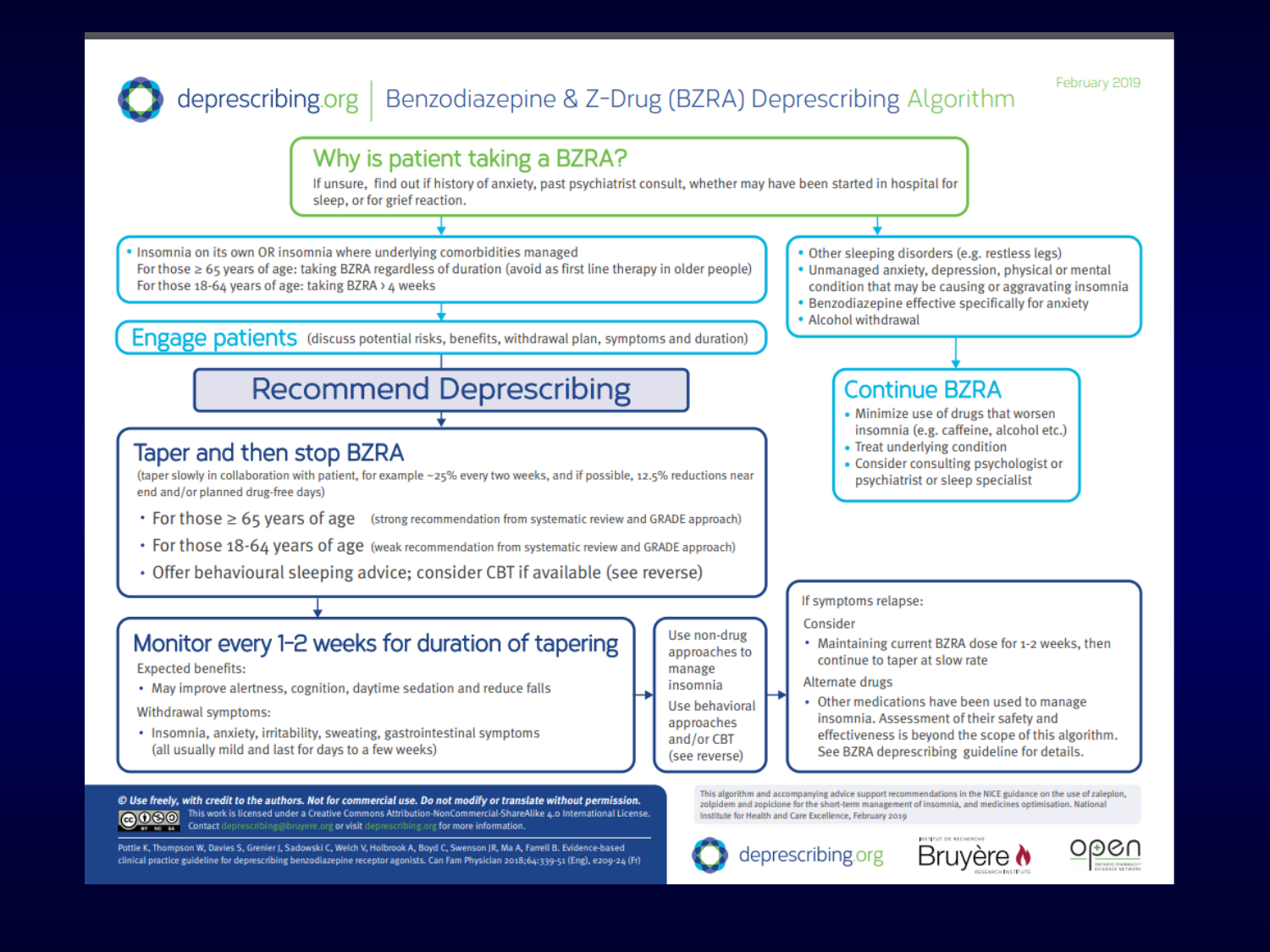## Considerations for Prescribing for Older Adults

- Think drugs" before making a new diagnosis
	- Avoid prescribing cascade
- Simplify regimens as much as possible
- Use caution with Beers Criteria medications
- Start one medication at a time
- Start low and go slow, but go all the way
- Titrate or deprescribe slowly